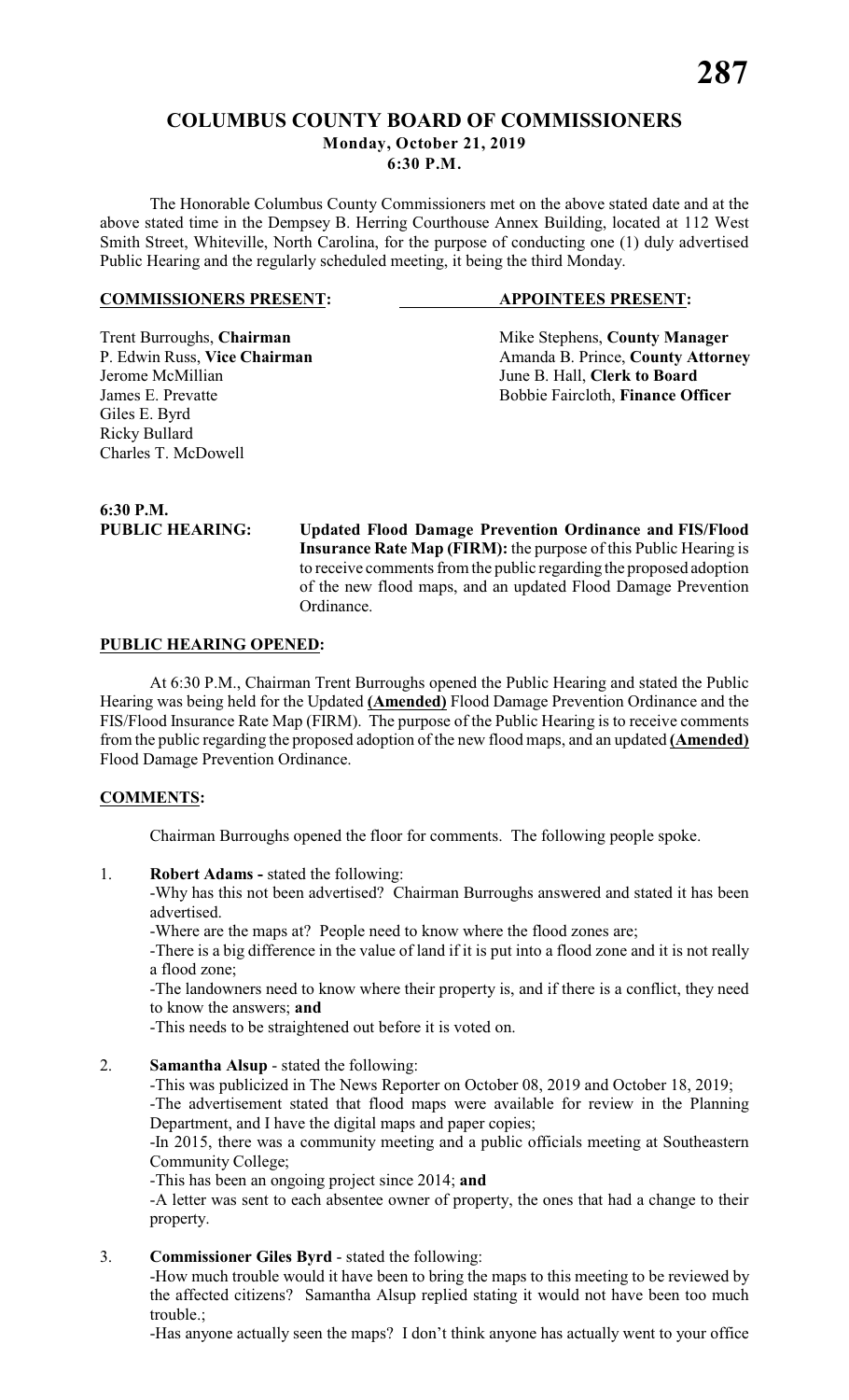to view the maps;

-If we zone a lot of this property on the flood plain, it is going to change the property valuation, it is going to hurt the County income, so we need to be very careful; **and** -There are many people who do not have computers.

### 4. **Commissioner McDowell** - stated the following:

-Is this optional or mandated. Samantha replied stating the ninety (90) day appeal period was over July 07, 2016; **and**

-What are the ramifications if we do not adopt the flood maps and amended Ordinance? Samantha replied stating we would not be a part of National Flood Insurance Program (NFIP).

5. **Commissioner Bullard** - stated the following: -I talked to a lady in Fair Bluff last week and she stated she was in a flood zone, and she could not get any flood insurance; **and** -How many people are having this problem?

### **DISCUSSION at LENGTH:**

In-depth and lengthy discussion was conducted relative to the following:

-The great need for educating the involved insurance companies about this information with the flood plains;

-Meeting the December 06, 2019 deadline as stated by Samantha Alsup;

-Eligibility requirements for flood insurance;

-The inability to meet the requirements in the ordinance;

-The information being accessible to the citizens that are being affected, and the way to make this information available;

-Remaining in the National Flood Insurance Program (NFIP); **and**

-Aiding the citizens in understanding this information.

### 6. **Dale Marlowe, 1387 Highway 9 West, Longs, SC** - stated the following:

-I live in Longs, South Carolina and I have property located at 231 River Road, Tabor City, North Carolina;

-I am a farmer, by trade, real estate broker and have served in the armed services;

-I received a letter from the Planning Department about these changes in the flood plains, and that is why I am here tonight;

-I am very computer savvy, but after diligent attempts, I could not understand the flood plain maps on the computer, and need more presentable information;

-On my property on River Road, on one side it is 32 feet above sea level, and on the side of the property, it is twenty feet two inches above sea level;

-I was informed by the Corps of Engineers that this property would never flood, and I witnessed this to be true with my own eyes;

-I could not determine if my property had been placed in a flood plain or not in accordance with these maps;

 -Placing property in flood plains could devalue the property and lower tax value; **and** -The citizens need better understanding of what is taking place.

### **PUBLIC HEARING CLOSED:**

At 6:58 P.M., Vice Chairman Russ made a motion to close the Public Hearing, seconded by Commissioner Bullard. The motion unanimously passed.

## **6:58 P.M. REGULAR SESSION:**

# **Agenda Items #1, #2 and #3: MEETING CALLED to ORDER, INVOCATION and PLEDGE of ALLEGIANCE:**

At 6:58 P.M., Chairman Trent Burroughs called the October 21, 2019 Columbus County Board of Commissioners Regular Session Meeting to order. The invocation was delivered by Pastor James Shipman and wife, Betty Shipman, Apostolic Greater Truth Outreach Ministry. Everyone in attendance stood and pledged Allegiance to the Flag of the United States of America which was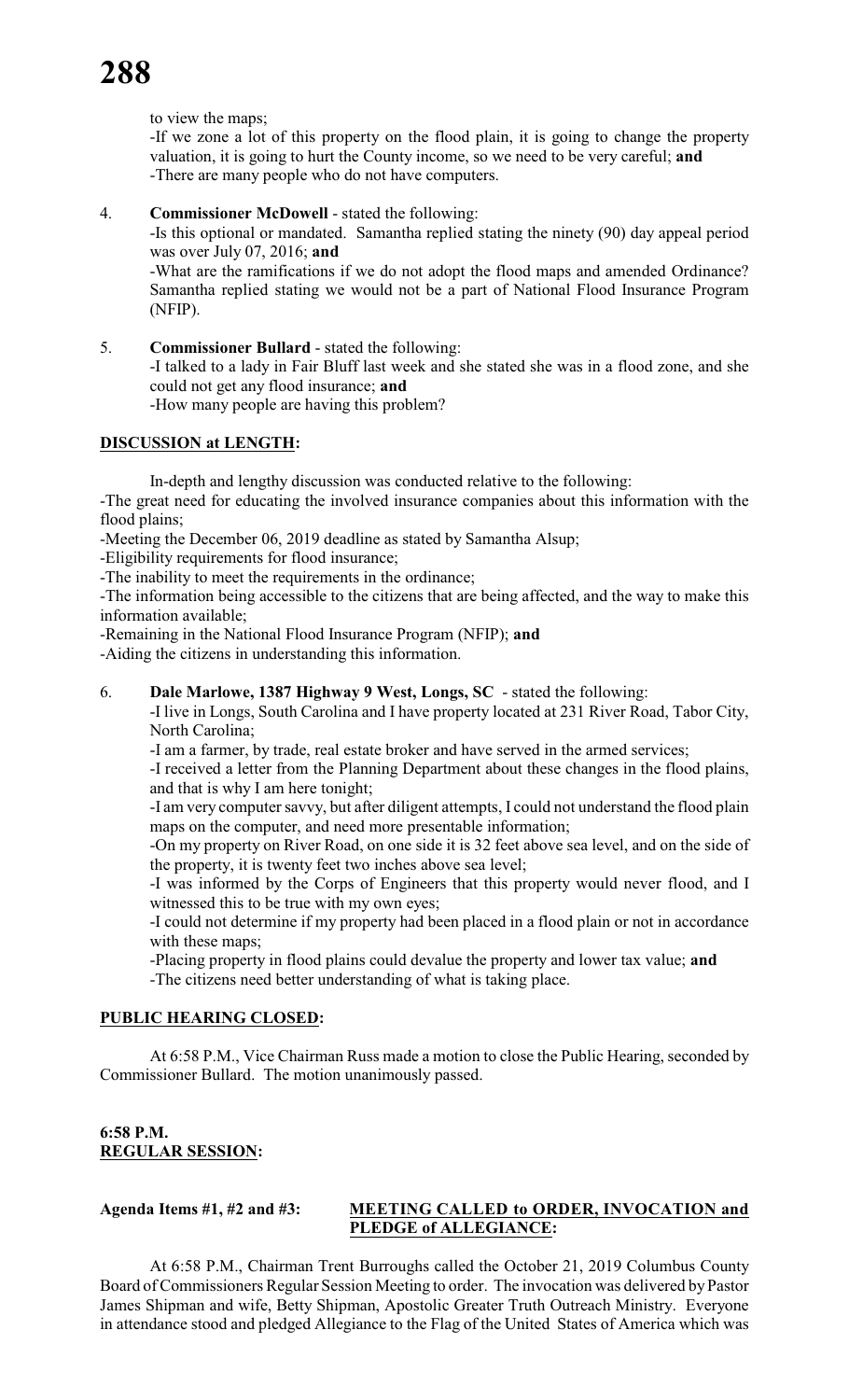led by Commissioner Jerome McMillian.

### **Agenda Item #4: BOARD MINUTES APPROVAL:**

Commissioner Prevatte made a motion to approve the October 07, 2019 Regular Session Board Meeting Minutes, as recorded, seconded by Commissioner McDowell. The motion unanimously passed.

### **Agenda Item #5: PRESENTATION - PROCLAMATIONS of RECOGNITION to EMILY LEE and ELIZABETH KINLAW**

Chairman Burroughs presented Certificates of Appreciation and Recognition to Elizabeth Kinlaw and Emily Lee for the selection in the Top 100 Nurses in the State and Public Service in the Columbus County Health Department.

### **Agenda Item #6: PRESENTATION - CHECK to SHERIFF'S DEPARTMENT:**

John Elliott, Duke Energy, presented a check in the amount of fifty thousand and 00/100 (\$50,000.00) dollarsto Sheriff's Department for a grant for the betterment of the Columbus County Sheriff's Office Dive team.

Mr. Elliott stated the following:

-The Sheriff's Department done a fabulous job with the paperwork for this grant;

-The paperwork stated that neighboring counties could use this equipment when needed; **and** -The well-pre-pared paperwork made it easy in the process of awarding this grant to Columbus County.

## **Agenda Item #7: SOCIAL SERVICES - MONTHLY ADMINISTRATIVE UPDATE:**

Algernon McKenzie, Social Services Director, delivered the following Social Services Monthly Administrative Update.

During the first week of September, our agency was closed for three days due to Hurricane Dorian and the opening of shelters. We are grateful that this was a short lived event and that our agency had no damage.

Our regularly scheduled staff meeting was not held this month due to the opening of shelters, but was rescheduled for October 2, 2019. There were also no State Committee meetings held this month in Raleigh.

County Directors have received notice from DHHS Health Benefits Division that NC Medicaid Open Enrollment has been extended to December 13, 2019. This means those individuals in Phase I will have a longer period to choose a health care plan. (see attachment) The 73 counties in Phase 2 are scheduled to begin enrollment on October 14, 2019 through December 13, 2019. Health and Behavioral Services will begin for all beneficiaries February 1, 2020.

On September 11, 2019 we had a visit with our Adult Protective Services Representative, Kate Walton. During her visit, she met with the Supervisors, Program Manager and Director. She gave information about some upcoming changes and trainings for staff. She reviewed some cases and will provide feed-back later; however, she stated the APS case initiation numbers/time frames look good. We also staffed a very difficult situation with one of our Wards who is uncooperative and hard to locate at times.

On September 23, 2019 our Child Protective Services Representative visited and conducted a case review and reviewed our progress on the Program Improvement Plan. The Child Welfare Supervisors, some Social Workers, Program Manager and I participated in this review. We are continuing to make progress on our plan and put some practices in place to help us to serve families and meet State performance measures. We are having some issues keeping up with some requirements due to staff turnover in Child Welfare. Although, we hire new staff as quickly as possible, it is often difficult to get them into required State trainings. This puts an increased workload on existing staff and Supervisors who are forced to carry caseloads. This trend will affect our ability to continue to meet some of the growth measures that we have achieved in the past; which is concerning.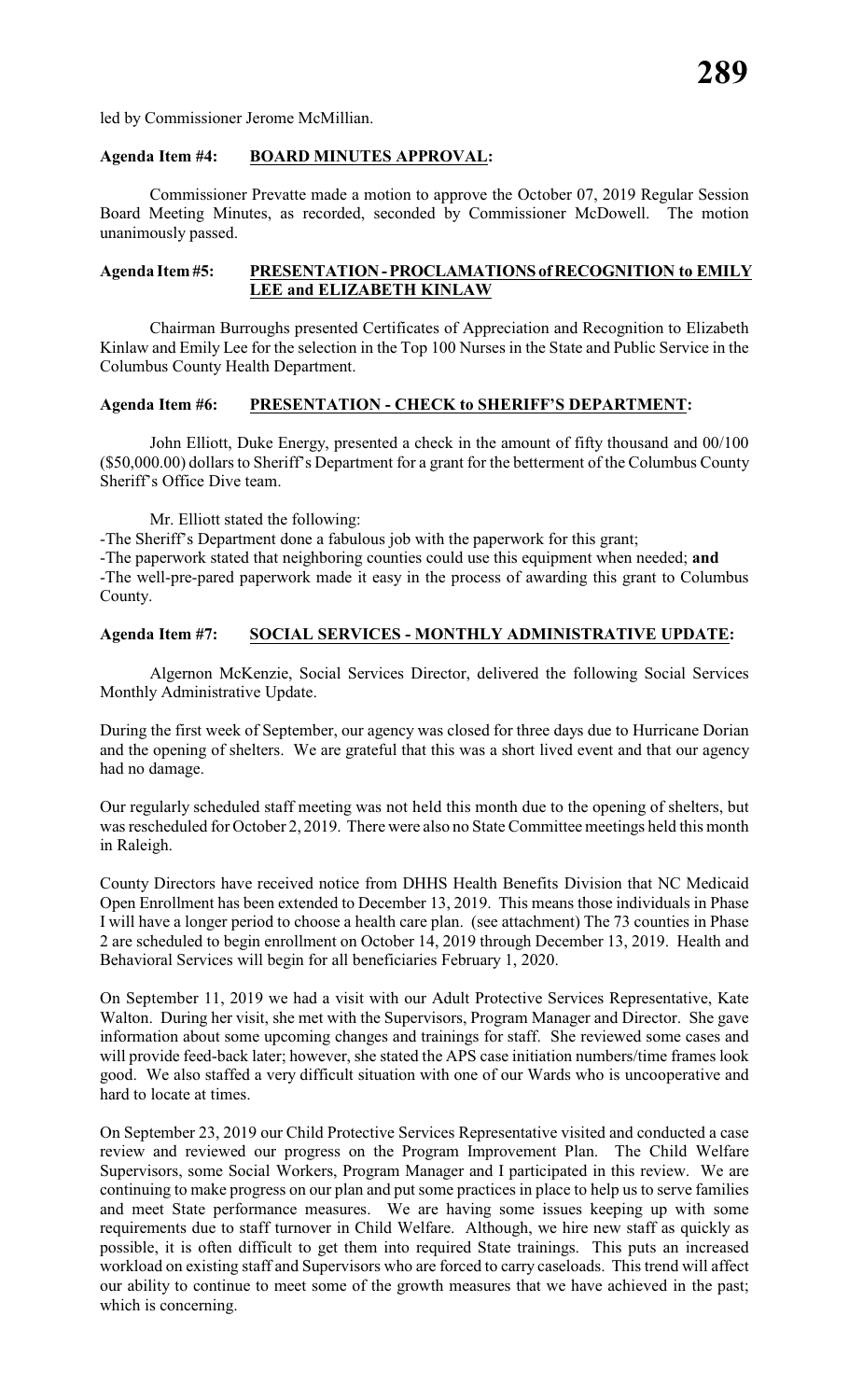Lastly, on September 25 and 26, 2019 the Personnel Technician and I attended a Personnel Conference in Fayetteville sponsored by the Director's Association. During the conference, we received information on several areas in Personnel including Family Medical Leave, the Americans with Disabilities Act, Worker's Compensation and EEOC Complaints, etc. This was a well-attended and very informative conference. The plan is to make this an annual conference as the workplace is changing and experiencing more challenges with employees.

|                                         | есопонне эсі уісея                                                                                                                                     |
|-----------------------------------------|--------------------------------------------------------------------------------------------------------------------------------------------------------|
| <b>PROGRAM</b>                          | <b>STATISTICS</b>                                                                                                                                      |
| <b>Food &amp; Nutrition</b>             | Applications Taken: 143<br>Applications Approved: 163<br>Active Cases: 5,336<br>Benefits Issued: \$1,268,803.00<br>Participants Served: 11,265         |
| <b>Adult Medicaid</b>                   | Applications Taken: 109<br>Cases Terminated: 30<br>Redeterminations: 284<br>Applications Processed: 138                                                |
| <b>Family &amp; Children's Medicaid</b> | Applications Taken: 129<br>Applications Processed: 114<br>Redeterminations: 481<br>Total Medicaid Cases: 13,654<br>Total Individuals Receiving: 17,937 |
| <b>Child Support</b>                    | <b>Absent Parents Located: 29</b><br>Orders Enforced: 807<br>Active Cases: 3,944<br>Collections: \$427,608.00                                          |

### **September 2019 Economic Services**

### **September 2019 Human Services**

| <b>PROGRAM</b>                                 | <b>STATISTICS</b>                                                                                                                                                                                             |
|------------------------------------------------|---------------------------------------------------------------------------------------------------------------------------------------------------------------------------------------------------------------|
| <b>Adult Services (APS)</b>                    | APS Reports Accepted: 11<br>County Wards: 28<br>Number of Payee Cases: 18<br><b>Adults Served APS: 2</b><br>Number of Medicaid Transportation Trips: 2,019<br>Amount Requested for Reimbursement: \$42,723.18 |
| <b>Children's Protective Services</b><br>(CPS) | Reports Accepted: 35<br>Reports Screened Out: 24<br>Families Receiving In-Home Services: 42<br>Children Served: 99<br>Contacts with Families Monthly: 420<br>Assessments: 27                                  |
| <b>Foster Care</b>                             | Foster Children in Foster Homes: 62<br>Children Placed Outside County: 14<br>Agency Adoptions: 0<br>Pending Adoptions: 2<br><b>Total Foster Homes Licensed: 8</b><br>Total Children in Foster Care: 64        |
| <b>Work First Employment (TANF)</b>            | Applications Taken: 25<br>Applications Approved: 9<br>Individuals receiving Benefits: 240<br>Entered Employment: 1<br>Number in Non-Paid Work Experience: 1                                                   |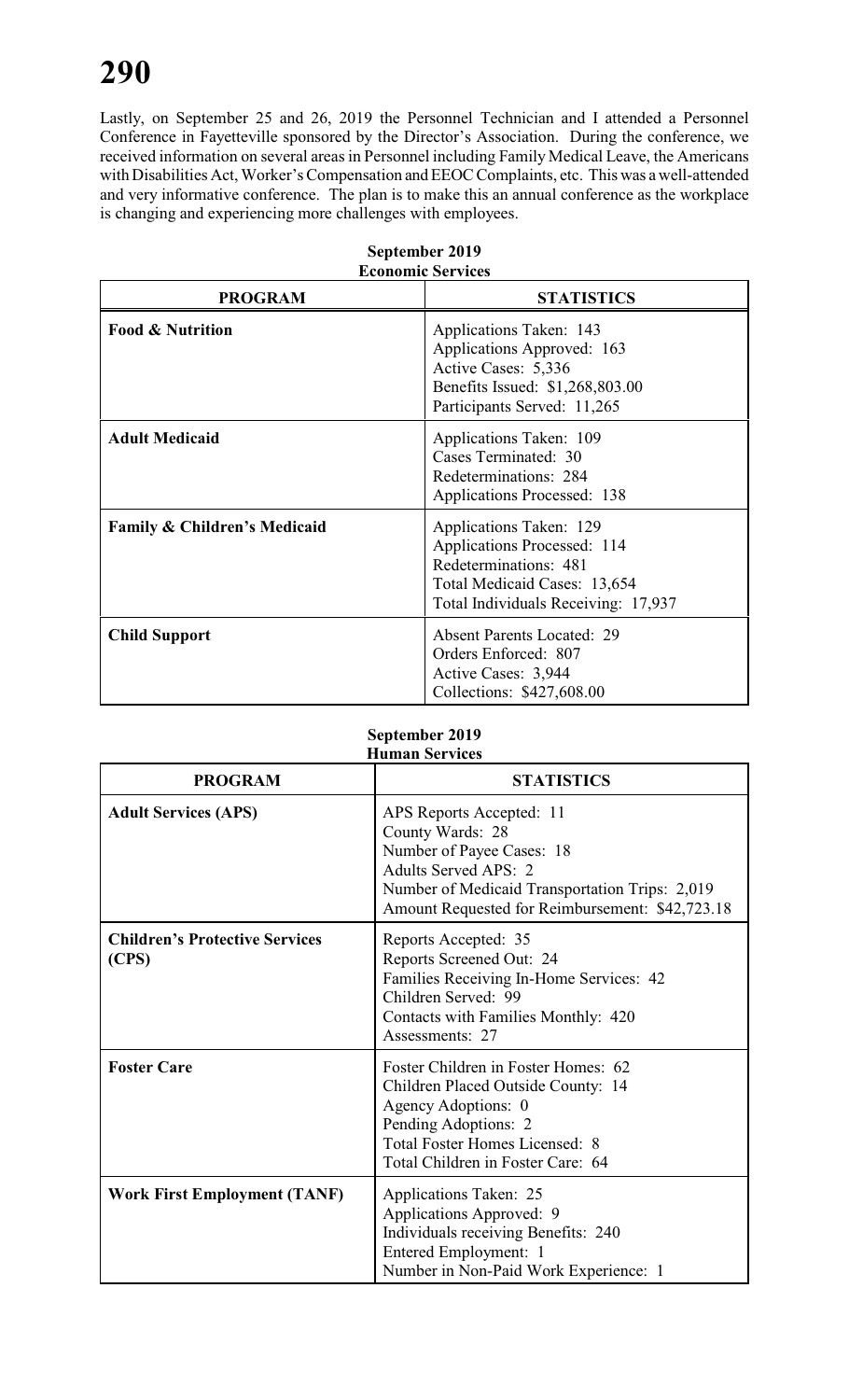| <b>PROGRAM</b>           | <b>STATISTICS</b>                                                                                                                   |
|--------------------------|-------------------------------------------------------------------------------------------------------------------------------------|
| <b>Program Integrity</b> | Collections for Fraud: \$2,607.46<br>New Referrals: 10<br>Cases Established: 5                                                      |
| Day Care                 | Children Receiving Day Care Assistance: 418<br>Children on the Waiting List: 458<br>Amount Spent on Day Care Services: \$198,853.20 |

### **Economic Services Program Narrative**

Child Support/Paralegal and Work First Cash/Medicaid Transportation/Maintenance and Housekeeping Food and Nutrition and Family and Children's Medicaid Adult Medicaid//Rest Home and Nursing Home/Community Alternatives Program (CAP)

Submitted by Cyndi Hammonds, Income Maintenance Administrator

# **Reporting Month: September 2019**

# **News/Updates/Vacancies**

# **Child Support and Paralegal:**

Fingerprinting and extensive background checks began September 27 for all employees and the attorney. All employees must have both completed within 3 weeks from our "go live" date. All forms have been completed to complete this process and we are waiting on a schedule from the Sheriff's Department to complete our fingerprinting. Child Support also requires each county to establish a local background check policy that complies with federal and state compliance standards. Each county could develop their own or adopt the State Office document but the policy must include at a minimum the following: 1. All employees with access to federal tax information are subject to local and federal background checks, federal bureau of investigation fingerprinting and citizenship requirement check. 2. All necessary steps have been taken before an employee is allowed access to federal tax information. 3. The suitability background check is favorable. 4. Current employees must submit to a background check upon implementation of the policyand every 10 years thereafter. We chose to adopt the State's policy since it had all the requirements already in it. This team is fully staffed now with 2 in training. Child Support passed 1 of the 5 incentive goals for the SFY 2018 – 2019. Some things that caused failure in some categories are some procedures implemented by the Child Support Judge. She will no longer allow us to issue an order for arrest for missed court ordered purge payments. This has greatly affected our collections which was a category where we failed. She has also changed the procedure on serving civil documents which has delayed our processing cases in a timely manner. Federal policy requires Child Support to establish an order within 90 days of locating the non-custodial parent. Failing these goals caused Columbus County to lose some of their incentive moneys. This team prepared 295 cases for 2 court days and the paralegal prepared 128 orders.

## **Food and Nutrition:**

This Team is currently fully staffed with 4 new workers still training. Both team met their timeliness compliance timeframes for the month. The increase in applications in this program continue to put a struggle on meeting our goals. The Review Team are beginning to work on cases that will have a FNS Cost ofLiving Adjustment which meansthe income limits increased which will increase the allotment amounts for most individuals.

## **Adult and Family & Children's Medicaid:**

Both Family & Children and Adult Medicaid have passed our Monthly Report Card with applications and the Review Teams met their timeliness compliance timeframes. We continue to train each month for the Medicaid Transformation. We are trying to gear up for the increased phone calls and foot traffic that will are expecting to get from the mailing of information concerning these changes. Budget restraints have caused the first 2 regions to "go live" on the same date  $(2/1/2020)$ with the rest of the regions. Mail will go out  $10/1/2019$  to inform beneficiaries of the changes and where to call (Enrollment Broker) to choose what health insurance company that will benefit them the most. We continue to have 2 vacancies however we are in the process of interviewing.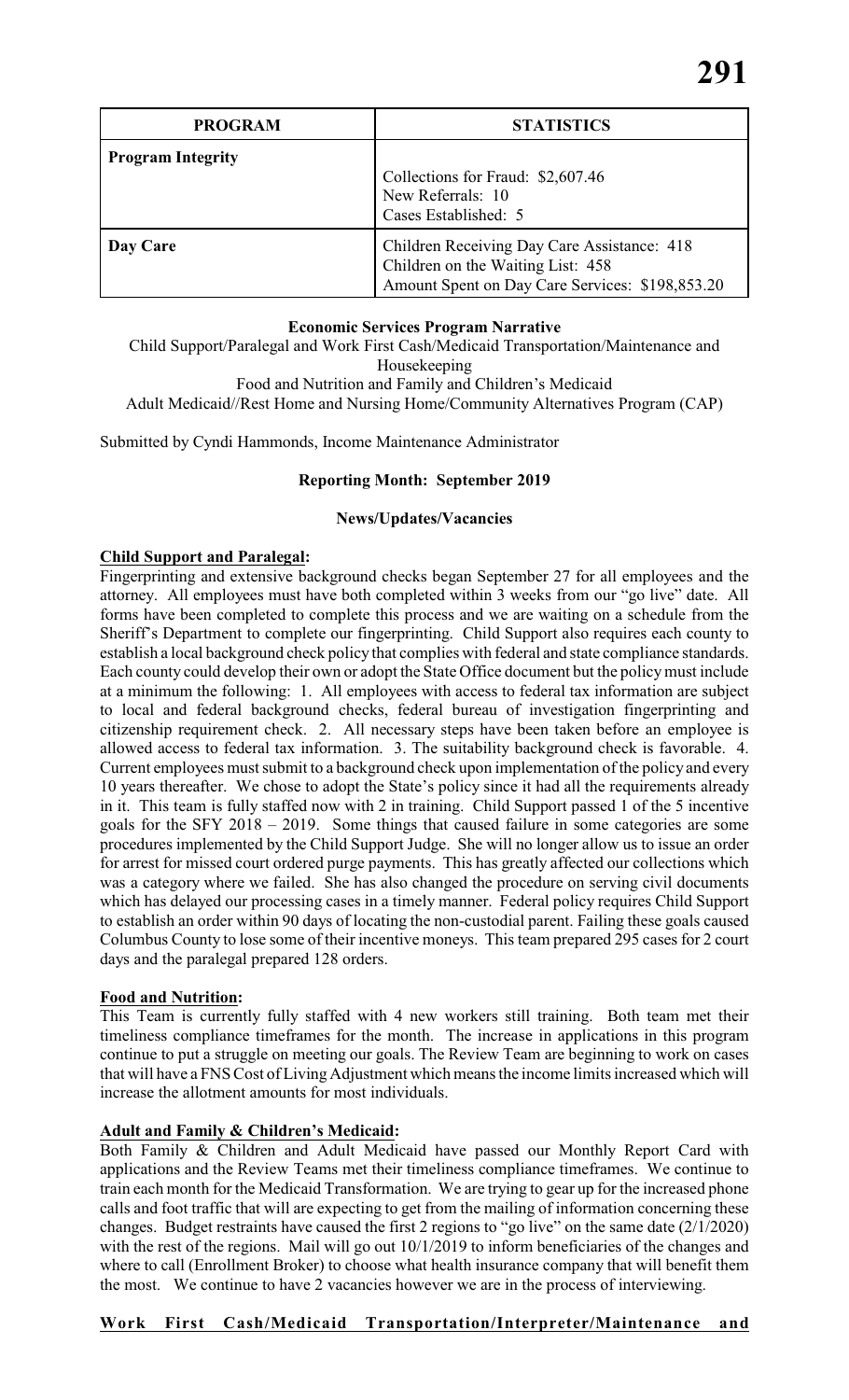### **Housekeeping/Deputy:**

- WorkFirst/Cash continues to meet their compliance timeframes.
- Medicaid Transportation continues to remain busy sending referrals for medical transportation with 1 vacancy on this team and we are in the process of interviewing for this position.
- Maintenance and Housekeeping continue to keep our facility clean.
- Our deputy continues to do a great job with security.

# **HUMAN SERVICES BOARD REPORT Melinda H. Lane, Program Manager Vacancies/Updates/News for September 2019**

### **Intake/Investigation/Assessment:**

The Intake/Investigation/Assessment Unit continues to be fully staffed. This Unit was monitored by the state in September and the Program Development Plan was reviewed. Although the final written report has not been received, there were areas of improvement and still a few to continue to work on. With the ever-changing policy, the increased demands on workers, the limited support provided from the state, and the growing caseloads with growing complexities, workers occasionally demonstrate symptoms of burnout which can affect our productivity and ability to meet state standards.

### **In-Home Services:**

The In-Home Services Unit continues now has two vacancies, having recently received a resignation. Interviews have been conducted, but qualified applicants are limited so the position, along with the new vacancy will be re-advertised. This Unit was monitored by the state in September and the Program Development Plan was reviewed. Although the final written report has not been received, there were areas of improvement and still a few to continue to work on. With the ever-changing policy, the increased demands on workers, the limited support provided from the state, and the growing caseloads with growing complexities, workers occasionally demonstrate symptoms of burnout which can affect our productivity and ability to meet state standards.

### **Foster Care:**

The Foster Care/Adoptions Unit currentlyhas two vacancies. A new social worker was hired from recent interviews, but a recent resignation added to the vacancies again. The vacancy along with the new vacancy will be re-advertised. This Unit was monitored by the state in September and the Program Development Plan was reviewed. Although the final written report has not been received, there were areas of improvement and still a few to continue to work on. With the ever-changing policy, the increased demands on workers, the limited support provided from the state, and the growing caseloads with growing complexities, workers occasionally demonstrate symptoms of burnout which can affect our productivity and ability to meet state standards.

### **Transitional Unit:**

The Transitional unit continues now has two vacancies, having recently had a worker to apply for get accepted for another position within the agency. Interviews were recently conducted, but qualified applicants are limited so the position, along with the new vacancy will be re-advertised. This Unit was monitored by the state in September and the Program Development Plan was reviewed. Although the final written report has not been received, there were areas of improvement and still a few to continue to work on. With the ever-changing policy, the increased demands on workers, the limited support provided from the state, and the growing caseloads with growing complexities, workers occasionally demonstrate symptoms of burnout which can affect our productivity and ability to meet state standards. This Unit is also very busy assisting the other Child Welfare Units with courtesy visits, etc.

## **Adult Services:**

The Adult Services Unit is now fully staffed. This Unit continues to encounter more and more issues with homeless adults and adults with mental health issues which creates other problems because of the slow response time of mental health agencies. A tremendous amount of time is being dedicated to assisting those adults with mental health issues that are unable to be independent and unable to manage their own funds, etc. The addition of another position in this Unit may be a future request to help with client needs.

### **Work First Employment:**

This Unit continues to be fully staffed and this Unit now has a new Supervisor who was hired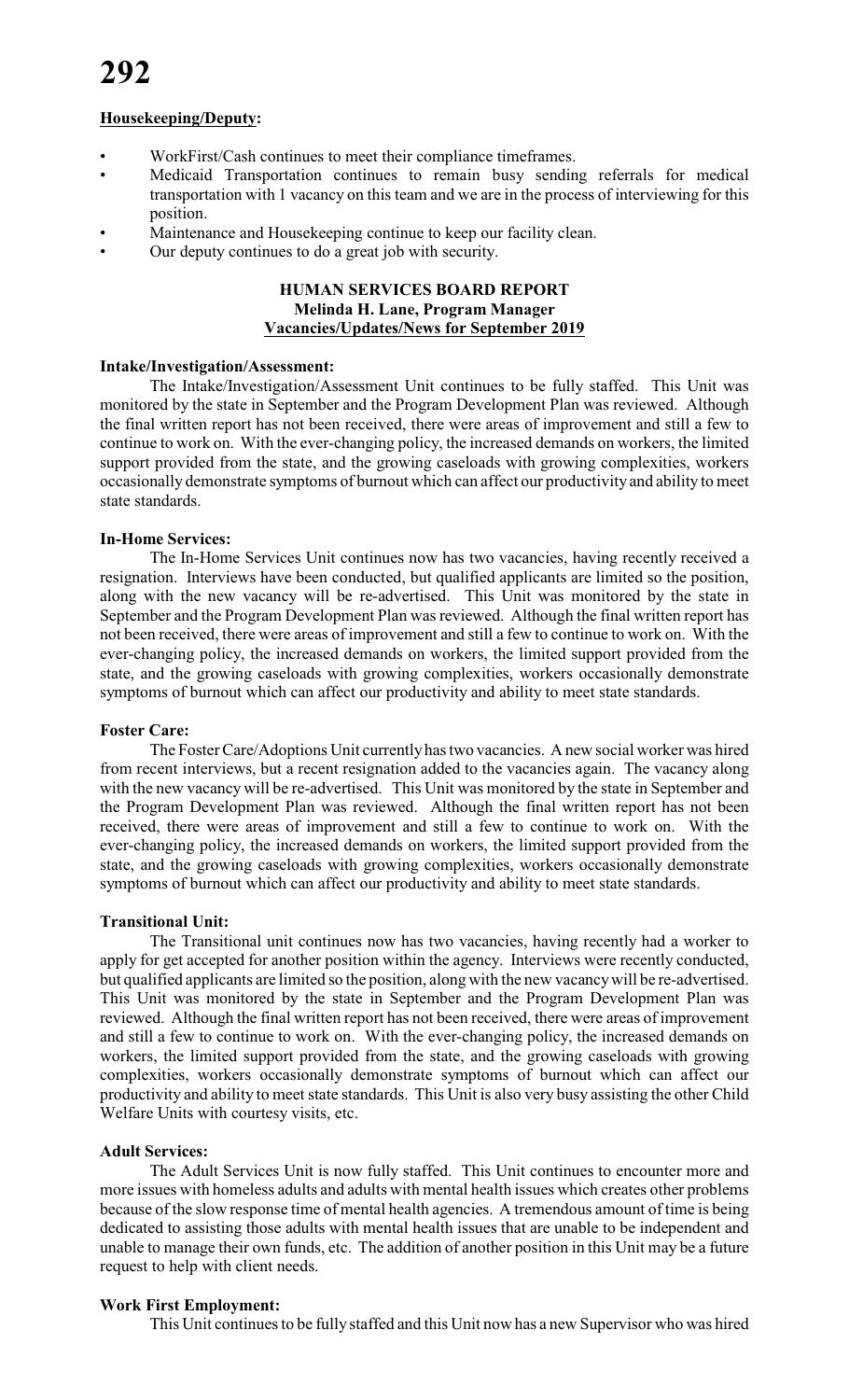from within the agency and an adjoining Unit. The Work First Employment Unit continues to work within the NCFAST system with daily issues. This Unit continues to assist with 200% and Emergency Assistance for those eligible. Participation rates are becoming a hot topic again which will require staff to make more contacts out in the community. Because of low caseloads the activities of this Unit are being looked at for possible ways to assist in other areas of the agency

# **Child Day Care:**

The Child Day Care Unit now has one vacancy due to the promotion of a worker to a supervisor's position. This Unit continues to work within the NCFAST system dealing with daily issues and updates. The waiting list continues to grow which is a concern for staff, but this Unit continues to monitor the list and occasionally works the list in an attempt to decrease the list by small amounts. The Supervisor of this Unit will be retired at the end of July, but interviews are being scheduled.

## **Program Integrity:**

Program Integrity continues to work hard to get caught up with program integrity duties and cases. Program Integrity continues to work within NCFAST with issues with regarding data that correctly reflects the actual work of staff. Numbers continue to be reported as incorrect on reports for all counties Live in NCFAST. The Crisis Intervention Program(CIP) continues in earnest for the 2019-2010 year. In August, 102 applications, the most thus far this fiscal year, were completed with 100 approvals. We continue to have one Temporary worker in the office three days a week, but will be looking at bringing in more temporary staff in the later part of October to prepare to work with the busy heating season and LIEAP(Low Income Energy Assistance Program).

# **Agenda Item #8: SOCIAL SERVICES - MEMORANDUM for QUALIFICATION DETERMINATIONS:**

Algernon McKenzie, Social Services Director, requested Board approval of a Memorandum for Qualification Determinations.

Commissioner McDowell made a motion to approve the Memorandum for Qualification Determinations, seconded by Commissioner Byrd. A copy of this document will be marked as Exhibit "A", and kept on file in the Social Services Department, and the Clerk to the Board's Office in Minute Book Attachments, Book Number 6, for review.

## **Agenda #9: HOUSING - DEPARTMENTAL UPDATE:**

Rebecca Tyson, Housing Director, delivered the following departmental update on Housing's departmental activities.

- 1. We are assisting 370 families;
- 2. We have 230 on our waiting list;
- 3. We have trouble getting their applications completed due to we can't find places for the clients to live; **and**
- 4. There are complications if criminal records are detected.

# **Agenda Item #10: EMERGENCY SERVICES - DEPARTMENTAL UPDATE:**

Kay Worley, Emergency Services Director, delivered the following departmental update on Emergency Services Department's departmental activities.

## **\*Statistical information obtained from July 1, 2018 to June 30, 2019**

## **Emergency Management**

- Dispatched and/or responded to 58 calls from mid-2018 through mid-2019.
- Served as the Incident Commander for Hurricane Florence in September 2018 and Hurricane Dorian in September 2019.
- Worked with NCEM and SCC to offer Incident Command Training as well as EOC management training for county employees. These types of training are ongoing and should be attend every year.
- Currently working on Hurricane Recovery from Matthew and Florence. Working with County Administration on the CDGB-DR grant money, CDGB-DRA and Hazard Mitigation Grant Program. We have recently been informed there is \$168million in additional funding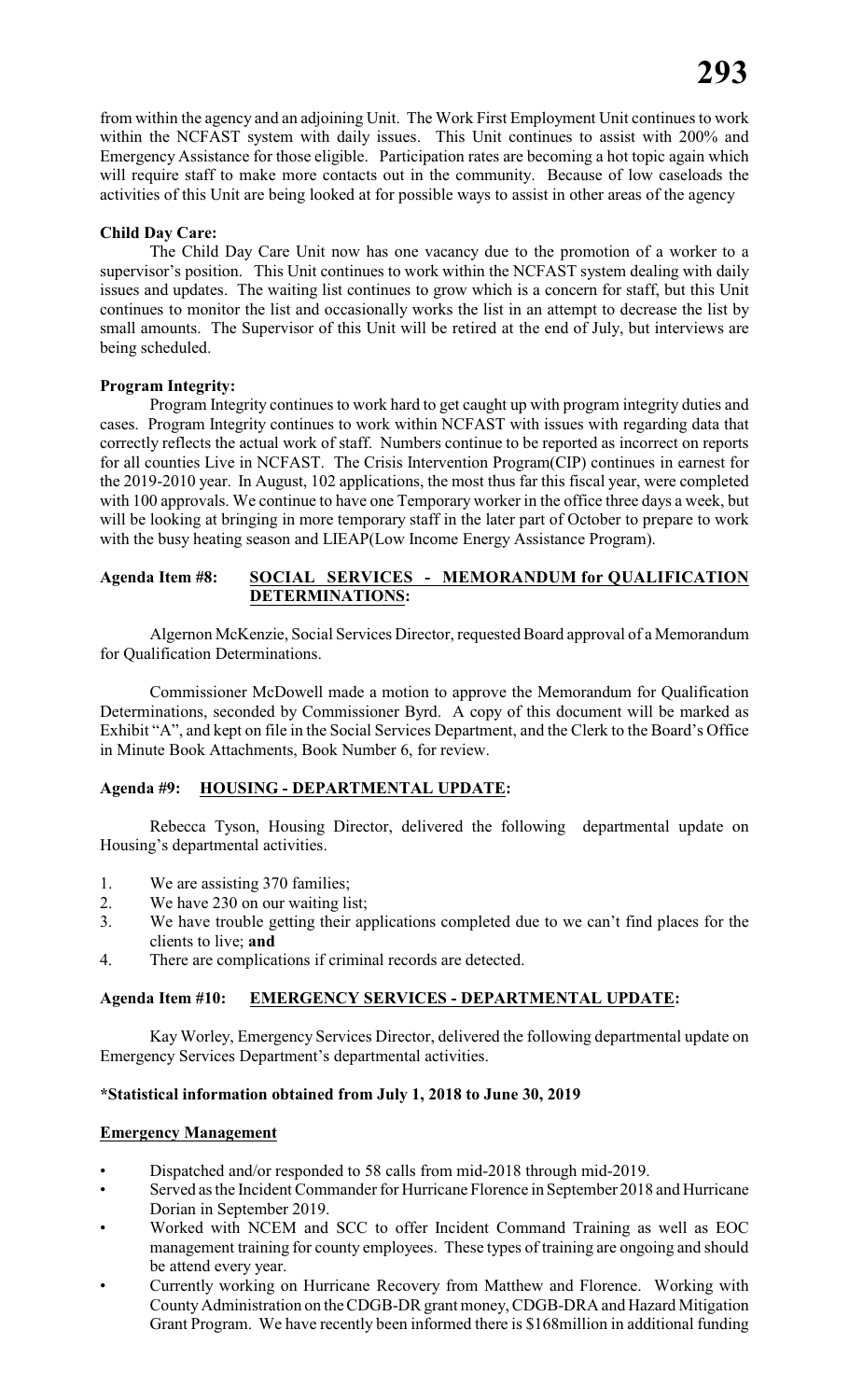for Mitigation that will be allocated amongst 6 counties the hardest hit counties and that includes Columbus County.

- Serving on the County Long Term Planning Recovery Committee and Columbus County Disaster Response. These committees are compiled of our VOADs working in the county to assist the residents with unmet needs.
- Received \$38,524.12 for completion of Emergency Management Performance Grant.
- Hosted a Disaster Preparedness Workshop at Vineland Station on July 18, 2019. Director Michael Sprayberry of NCEM was lead speaker.
- Participated in the Hurricane Awareness Workshop held at the Columbus County Fairgrounds on June 1, 2019.
- Participated in Statewide Hurricane Exercise in May 2019.
- Working with the Local Emergency Planning Committee on continuing development of county Rope Rescue and Water Rescue Teams.
- Assisted with the VIP for VIP's program at West Columbus and South Columbus High School.

# **911**

- Dispatches for all fire, EMS, Police Departments and Sheriff's Office. Also dispatch for Forestry Service, SCC Campus Security, Department of Transportation, Animal Control, Utility Companies, Department of Social Services, Emergency Management, Fire Marshal and Juvenile Justice.
- Breakdown of calls received from July 1, 2018 to June 30, 2019: Phone Calls
	- 911 Calls Received 45,617
	- 10 digit Emergency 6,422
	- Administrative Calls 73,632

# **TOTAL 125,671**

- Calls entered into Computer Aided Dispatch 64,493
	- Source: ECATS(statewide call tracking system)
- Total EMS calls  $-14,516$
- Total Fire calls  $5,252$
- Total Law Enforcement calls 54,412
- Currently working with the State 911 Board on ESInet Statewide phone network that will be connecting all 911 centers.
- Continuously receiving software upgrades for Computer Aided Dispatch (CAD).
- Continuously receiving mapping system upgrades.

# **Fire Marshal's Office**

- Responded to 172 calls
	- (78 structure fires, 14 illegal burns, 13 accidents, 1 Search and Rescue, 29 follow up investigations, 8 vehicle fires, 8 woods/grass fires, 21 public service miscellaneous(gas leak, hazardous condition).
- Conducted 77 fire investigations. 18 arson cases were turned over to Sheriff's Department. 4 were arrested for arson. 1 fire fatality.
- Conducted 167 fire inspections including schools, businesses, daycares, foster homes and group homes, generated \$5,075.
- Issued 17 civil citations for illegal burning totaling \$1,700.00.
- Plan Reviews for new constructions total 14.
- Issued 10 permits totaling \$884 (fire alarms, fire suppression systems, flammable and combustible liquid storage tanks).
- Revised the county fire prevention  $\&$  protection fee schedule to coincide with the new fire prevention code.
- Installed smoke detectors and carbon monoxide detectors in homes throughout the county that were in need.
- Worked with departments in preparing for NCDOI rating inspections to help lower ratings. Depts requesting inspections for 2020 are Roseland, North Whiteville and Williams Township. Acme Delco was recently inspected rating is a Class 4 and Fair Bluff was also recently inspected and their rating is a Class 5.
- Organized paperwork and needed documentation for the fire and rescue dept to apply for the the AFG grant for Viper Radios. In which the grant has now been approved.
- Working with engineers, architects, contractors on several new construction projects and upgrades throughout the county.
- Working with County fire/ems and leo training committee in the planning and development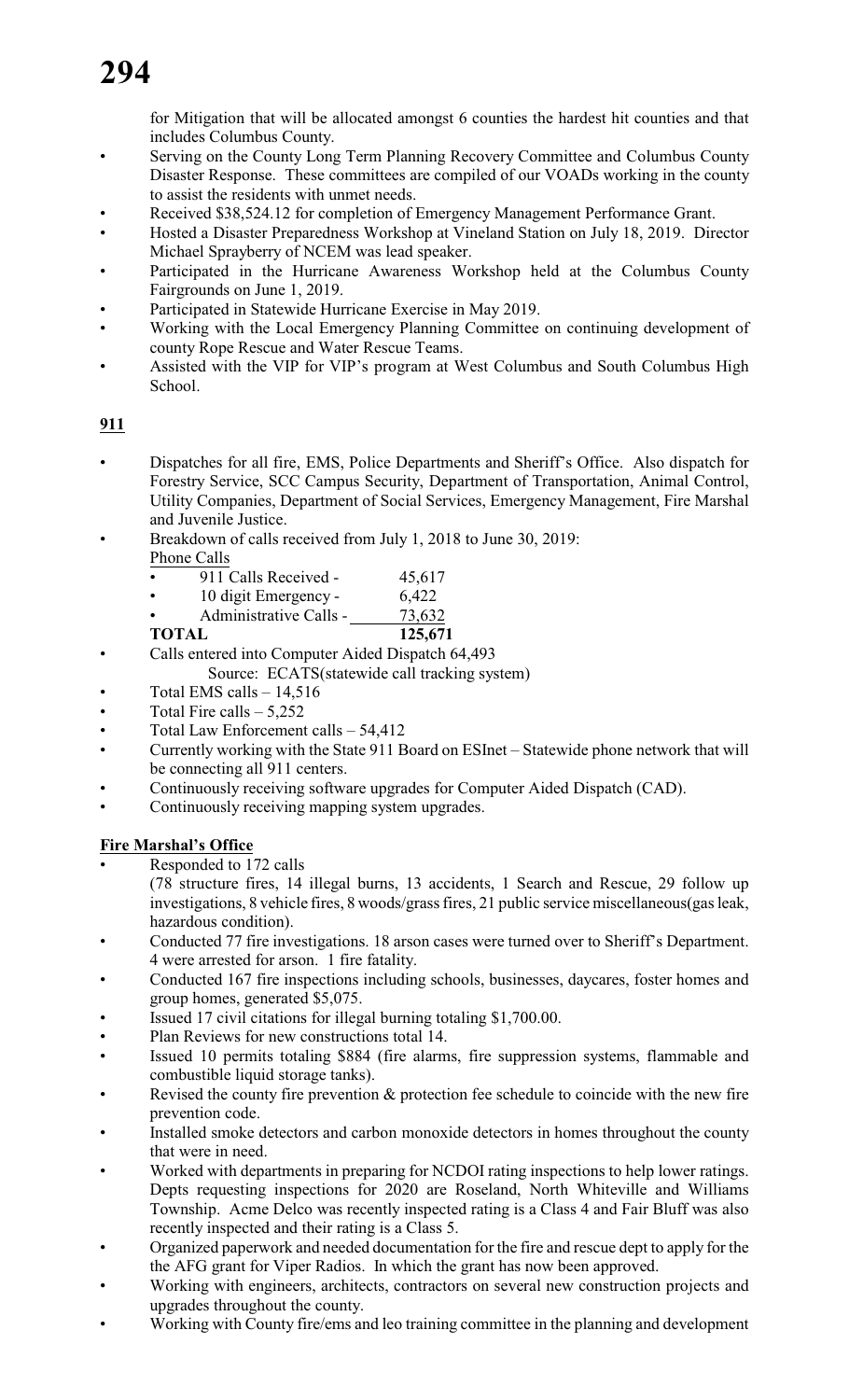of a regional county training facility.

# **Communications**

- Currently working with NC Hwy Patrol and Motorola Vendor on obtaining pricing for the county to convert to the VIPER radio system. This project will include conversion for the 911 center, County fire/ems paging system as well as VIPER talk back system. Working towards being able to make a presentation to the Commissioners in November.
- Emergency Responder radios are being programmed and reprogrammed by our department on a day to day basis.
- Our office is responsible for maintaining all Viper Id#'s, serials numbers, assignments, and authorization with NC Hwy Patrol.

# **Regular Attended Meetings, Conferences and Con-Ed**

- Monthly Fire & Rescue Association Meetings
- Quarterly EMS Peer Review Committee Meetings
- Quarterly Fire Peer Review Committee Meetings
- Quarterly LEPC Meetings
- Quarterly Emergency Food & Shelter Board Meetings
- Communications Meetings
- Emergency Management Forums
- Quarterly SERAC Meetings
- **EM Conferences Biannually**
- 911 State Board Meetings
- County Safety Committee Meetings
- Eastern Carolina Fire & Rescue Association meetings
- Fire Investigators Conference
- Con-Ed classes for Fire Inspections/Fire Investigations
- Con-Ed classes for Emergency Management
- Long Term Disaster Recovery Meetings

### **Agenda Item #11: PLANNING - ADOPTION of the NEW FLOOD INSURANCE RATE MAP/FLOOD INSURANCE STUDY and AMENDMENTS to the COLUMBUS COUNTY FLOOD DAMAGE PREVENTION ORDINANCE:**

Samantha Alsup, County Planner, requested Board approval and adoption of the **new** Flood Insurance Rate Map/Flood Insurance Study, and amendments to the existing Columbus County Flood Damage Prevention Ordinance, on its First Reading.

Commissioner McDowell made a motion to table this Agenda Item until the November 04, 2019 Board Meeting, seconded by Commissioner Bullard. The motion unanimously passed.

### **Agenda Item #12: ADMINISTRATION - APPROVAL of 2019 ESSENTIAL SINGLE FAMILY REHABILITATION PROGRAM PROFESSIONAL SERVICES AGREEMENT:**

Mike Stephens, County Manager, requested Board approval of the Professional Services Agreement between The Adams Company and Columbus County for the 2019 Essential Single Family Rehabilitation Program.

Commissioner Byrd made a motion to approve the Agreement for Services between Columbus County and The Adams Company for the 2019 Essential Single Family Rehabilitation Program, not to exceed fifty thousand and 00/100 (\$50,000.00) dollars, seconded by Vice Chairman Russ. The motion unanimously passed. A copy of this document will be marked as Exhibit "C", and kept on file in the Clerk to the Board's Office, in Minute Book Attachments, Book Number 6, for review.

# **Agenda Item #13: ADMINISTRATION - ACCEPTANCE of EASEMENT GRANTED by CITY of WHITEVILLE:**

Michael H. Stephens, County Manager, requested Board acceptance of a North Carolina Quitclaim Deed to Columbus County, by and between the City of Whiteville and Columbus County.

Vice Chairman Russ made a motion to accept the North Carolina Quitclaim Deed to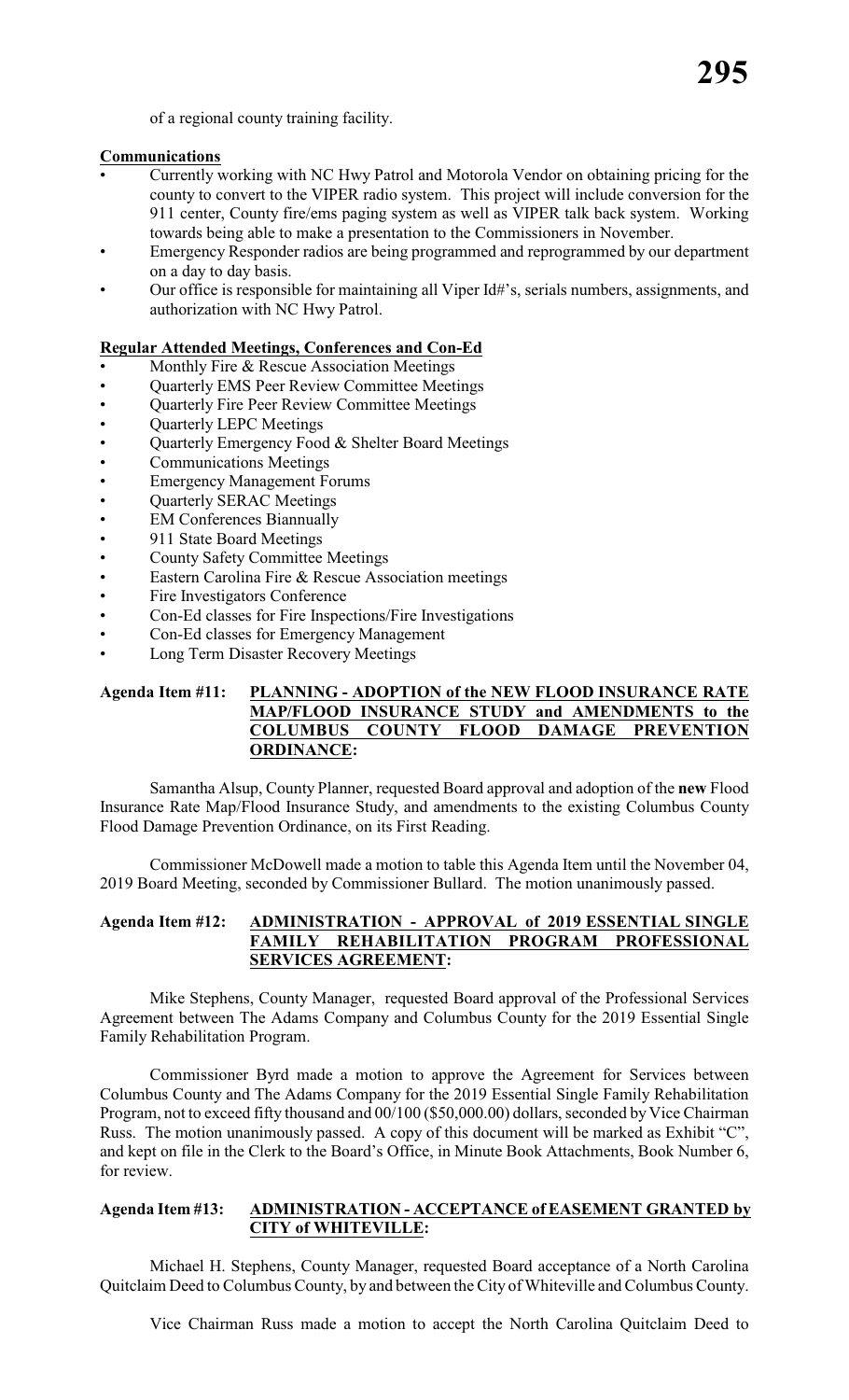Columbus County, by and between the City of Whiteville and Columbus County, seconded by Commissioner Byrd. The motion unanimously passed. A copy of this document will be marked as Exhibit "C", and kept on file in the Clerk to the Board's Office, in Minute Book Attachments, Book Number 6, for review.

### **Agenda Item #14: PROCLAMATION - PROCLAMATION of APPRECIATION to the CONCERNED CITIZENS of the LAKE WACCAMAW AREA 22ND ST. JAMES WACCAMAW SIOUAN ANNUAL FESTIVAL:**

Hattie Campbell, Committee Member, requested Board approval and adoption of the following Proclamation of Appreciation to the Concerned Citizens of the Lake Waccamaw Area 22<sup>nd</sup> St. James Waccamaw Siouan Annual Festival.

### **PROCLAMATION of APPRECIATION to the CONCERNED CITIZENS of the LAKE WACCAMAW AREA 22nd ST. JAMES WACCAMAW SIOUAN ANNUAL FESTIVAL**

The Board of County Commissioners, at their regularly scheduled meeting on October 21, 2019, unanimously adopted the following Proclamation:

**BE IT PROCLAIMED THAT WHEREAS,** the **St. James Waccamaw Siouan Annual Festival** of Columbus County has made life-long strides to improve the quality of life in their community and county; **and**

**WHEREAS,** members of the **St. James Waccamaw Siouan Annual Festival** have served on numerous boards, agencies, committees in their church, government and community functions; **and**

**WHEREAS,** the **Committee** is recognized County and State-wide for leadership in positive endeavors for the general welfare of all people; **and**

**WHEREAS,** the **Committee** has given unselfishly of their time and energies to help those in need or those with unfortunate situations in a most untiring and caring way.

**THEREFORE, BE IT PROCLAIMED** by the Board of Commissioners of Columbus County, North Carolina, that they do hereby recognize the true loyal and faithful service to their community and county and congratulate them on this special occasion.

**ADOPTED** unanimously on this the 21st day of October 2019.

## **COLUMBUS COUNTY BOARD OF COUNTY COMMISSIONERS**

**/s/** *TRENT BURROUGHS***, Chairman** */s/ P. EDWIN RUSS***, Vice Chairman** */s/ <b>JEROME McMILLIAN*<br>**/s/ GILES E. BYRD** */s/ GILES E. BYRD**/s/***/** *RICKY BULLARD /s/ CHARLES T. McDOWELL* **ATTESTED BY: /s/** *JUNE B. HALL***, Clerk to the Board** /s/ *MICHAEL H. STEPHENS***, County Manager /s/** *AMANDA B. PRINCE***, County Attorney**

Commissioner Byrd made a motion to approve and adopt the Proclamation of Appreciation to the Concerned Citizens of the Lake Waccamaw Area 22<sup>nd</sup> St. James Waccamaw Siouan Annual Festival, seconded by Vice Chairman Russ. The motion unanimously passed.

## **Agenda Item #15: APPOINTMENT - PARKS AND RECREATION ADVISORY BOARD:**

Melissa Jones, representative for District VII on the Parks and Recreation Advisory Board, has tendered her resignation.

Commissioner McDowell stated he will address this issue at the next meeting.

## **RECESS REGULAR SESSION and enter into COMBINATION MEETING of COLUMBUS COUNTY WATER and SEWER DISTRICTS I, II, III, IV and V BOARD MEETING:**

At 7:32 P.M., Commissioner Bullard made a motion to recess Regular Session and enter into a **combination meeting** of Columbus County Water and Sewer Districts I, II, III, IV and V Board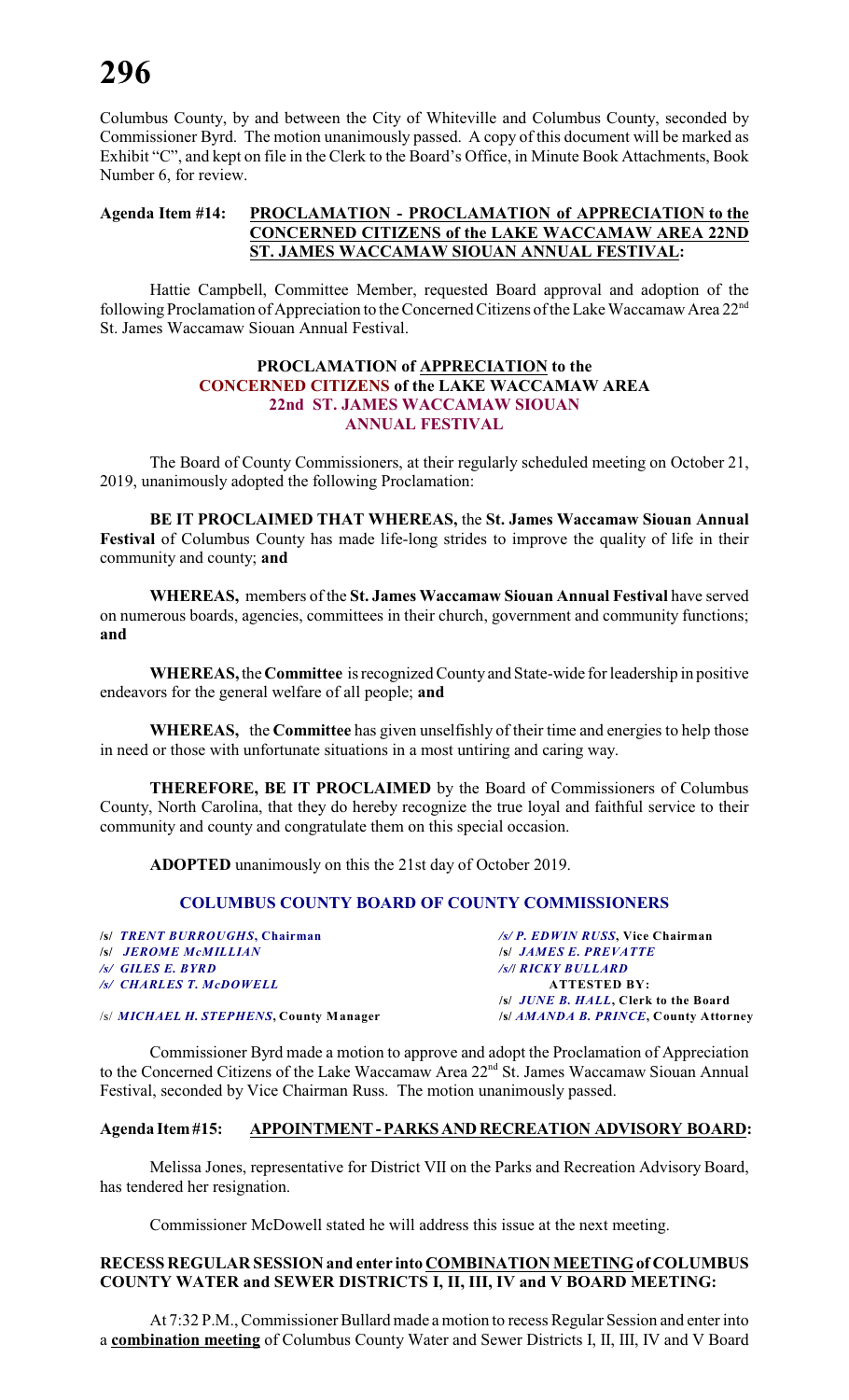Meeting, seconded by Commissioner Prevatte. The motion unanimously passed.

### **Agenda Item #16: COLUMBUS COUNTY WATER and SEWER DISTRICTS I, II, III, IV and V - APPROVAL of BOARD MEETING MINUTES:**

October 07, 2019 **Combination Meeting** of Columbus County Water and Sewer Districts I, II, III, IV and V Board Meeting **(5 sets)**

This information will be recorded in Minute Book Number 2 for each Water District respectively.

## **ADJOURN COMBINATION MEETING of COLUMBUS COUNTY WATER and SEWER DISTRICTS I, II, III, IV and V BOARD MEETING and resume REGULAR SESSION:**

At 7:33 P.M., Commissioner Byrd made a motion to adjourn the **combination meeting** of Columbus CountyWater and Sewer Districts I, II, III, IV and V Board Meeting, and resume Regular Session, seconded by Commissioner McMillian. The motion unanimously passed.

### **Agenda Item #17: CONSENT AGENDA ITEMS:**

### A. **Budget Amendments:**

| <b>TYPE</b>         | <b>ACCOUNT</b> | <b>DETAILS</b>                               | <b>AMOUNT</b> |
|---------------------|----------------|----------------------------------------------|---------------|
| <b>Expenditures</b> | 10-4310-535300 | M&R Vehicles                                 | 11,800        |
| <b>Revenues</b>     | 10-3431-489000 | Miscellaneous Revenue                        | 11,800        |
| <b>Expenditures</b> | 10-5161-512100 | Family Planning Salaries and Wages           | 7,663         |
|                     | 10-5161-518100 | Family Planing FICA                          | 500           |
|                     | 10-5161-518200 | <b>Family Planning Retirement</b>            | 500           |
|                     | 10-5161-518300 | <b>Family Planning Insurance</b>             | 1,064         |
|                     | 10-5161-526001 | <b>Family Planning Departmental Supplies</b> | 6,890         |
| <b>Revenues</b>     | 10-3510-430031 | <b>Family Planning State Funding</b>         | 16,617        |
| <b>Expenditures</b> | 10-5171-550000 | Capital Outlay                               | 203,673       |
| <b>Revenues</b>     | 10-3991-499101 | <b>Fund Balance Appropriated</b>             | 203,673       |

### B. **Tax Releases and Refunds:**

| Proeprty Value                                                                                                                                                  | Amount: | \$203.82    |                        |          |           |       |            |
|-----------------------------------------------------------------------------------------------------------------------------------------------------------------|---------|-------------|------------------------|----------|-----------|-------|------------|
| Campbell, K C                                                                                                                                                   |         |             | <b>PROPERTY: 77387</b> |          | Total:    |       | \$208.86   |
| Value: \$3,200.00                                                                                                                                               | Year:   | $10 - 18$   | Account:               | 13-06623 | $Bill#$ : | 99999 |            |
| Release value sold at tax sale. Release Columbus Rescue(5.04)                                                                                                   |         |             |                        |          |           |       |            |
| <i>Property Value</i>                                                                                                                                           |         |             |                        |          | Amount:   |       | \$1,088.55 |
| Campbell, Nathaniel & Melissa B                                                                                                                                 |         |             | <b>PROPERTY: 87740</b> |          | Total:    |       | \$2,105.15 |
| Value: \$52,700.00 Year: 13-18 Account:                                                                                                                         |         |             |                        | 05-00716 | $Bill#$ : | 99999 |            |
| Release value sold at tax sale. Burned prior to 2019 also. Release North<br>Whiteville $(126.48)$ release columbus Rescue $(31.64)$ release water III $(29.48)$ |         |             |                        |          |           |       |            |
| Property Value                                                                                                                                                  |         |             |                        |          | Amount:   |       | \$329.14   |
| Coleman Mattie (Heirs)                                                                                                                                          |         |             | <b>PROPERTY: 29991</b> |          | Total:    |       | \$378.10   |
| Value: \$3,300.00                                                                                                                                               |         | Year: 11-18 | Account:               | 16-03080 | $Bill#$ : | 99999 |            |
| Release value sold at tax sale. Release Cerro Gordo Fire(40.80) release Columbus                                                                                |         |             |                        |          |           |       |            |
| Rescue(8.16)                                                                                                                                                    |         |             |                        |          |           |       |            |
| <b>Property Value</b>                                                                                                                                           |         |             |                        |          | Amount:   |       | \$285.74   |
| Dew Transport Co.                                                                                                                                               |         |             | <b>PROPERTY: 00000</b> |          | Total:    |       | \$334.31   |
| Value: \$644,422.00                                                                                                                                             | Year:   | 2019        | Account:               | 15-01973 | $Bill#$ : | 95120 |            |
| Release value three prorated vehicles. Release Acme Delco(41.63) release Columbus                                                                               |         |             |                        |          |           |       |            |
| Rescue(6.94)                                                                                                                                                    |         |             |                        |          |           |       |            |
| Property Value                                                                                                                                                  |         |             |                        |          | Amount:   |       | \$201.25   |
|                                                                                                                                                                 |         |             |                        |          |           |       |            |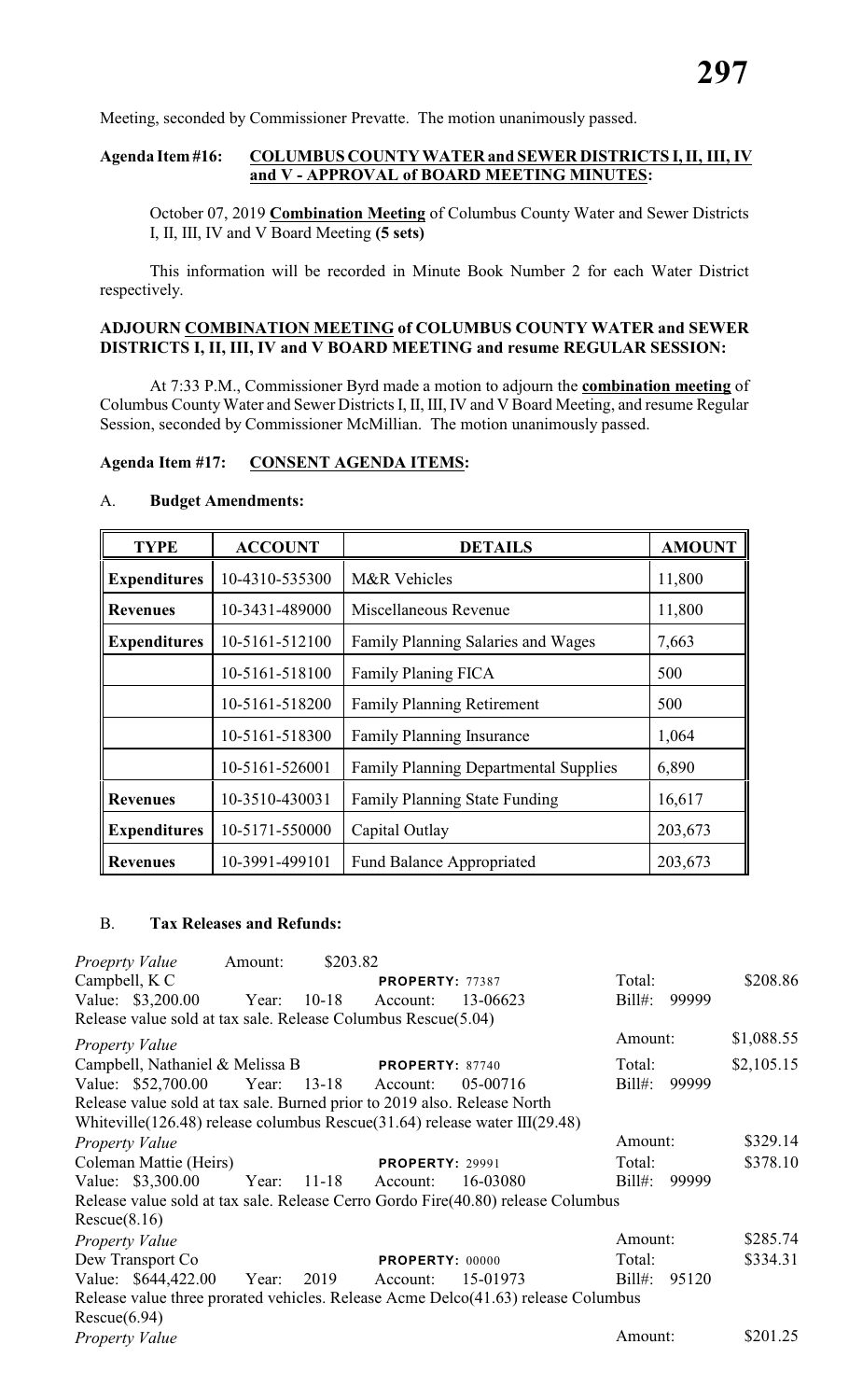| Faison, Annie<br>Value: \$32,500.00<br>Release value should have been tax exempt. Release Klondyke Fire(17.50) release<br>Whiteville Rescue(5.00)                                                            | 2019<br>Year:    | PROPERTY: 1494<br>Account:         | 01-01939 | Total:<br>$Bill#$ :               | 97402 | \$223.75                 |
|--------------------------------------------------------------------------------------------------------------------------------------------------------------------------------------------------------------|------------------|------------------------------------|----------|-----------------------------------|-------|--------------------------|
| <b>Property Value</b><br>Harrelson, Dorris & Vernelle<br>Value: \$104,200.00 Year:<br>Release portion of value. Overbilled due to house burned. Release Nakina Fire(64.08)<br>release Columbus Rescue(16.02) | 2019             | <b>PROPERTY: 13692</b><br>Account: | 07-08147 | Amount:<br>Total:<br>$Bill#$ :    | 3801  | \$644.81<br>\$724.91     |
| Property Value<br>Hemingway, Gerald Lamont<br>Value: \$1,000.00                                                                                                                                              | Year:<br>$15-19$ | <b>PROPERTY: 25957</b><br>Account: | 13-05470 | Amount:<br>Total:<br>Bill#: 99999 |       | \$18.19<br>\$585.37      |
| Release total value. Sold at tax sale. Release Columbus Rescue(1.72)                                                                                                                                         |                  |                                    |          | Amount:                           |       | \$0.00                   |
| <b>Property Value</b><br>Holden, Annetta Lennon<br>Value: \$0.00                                                                                                                                             | Year:<br>2019    | PROPERTY: 79279<br>Account:        | 15-18641 | Total:<br>Bill#: 5890             |       | \$200.00                 |
| Release user fee. Dbilled to S/w<br>Property Value<br>Hollomon, James M. & Iris N                                                                                                                            |                  | <b>PROPERTY: 19384</b>             |          | Amount:<br>Total:                 |       | \$213.33<br>\$234.53     |
| Value: \$53,000.00<br>Release portion of value that should pertical exemption. Release Hallsboro Fire(15.90)                                                                                                 | 2019<br>Year:    | Account:                           | 11-02019 | Bill#:                            | 5955  |                          |
| release Columbus Rescue(5.30)<br>Property Value<br>Hurles, Bruce Wayne                                                                                                                                       |                  | PROPERTY: 00000                    |          | Amount:<br>Total:                 |       | \$101.67<br>\$104.20     |
| Value: \$0.00<br>Release partial value of International 2007. Sold to Willis. Release Columbus Rescue(2.53)                                                                                                  | Year:<br>2019    | Account:                           | 06-02649 | Bill#: 6617<br>Amount:            |       |                          |
| Property Value<br>Penske Truck Leasing Co LP<br>Value: \$237,968.00 Year: 2019<br>Release value picked up as a vehicle. Release Columbus Rescue(47.60)                                                       |                  | PROPERTY: 00000<br>Account:        | 06-04845 | Total:<br>Bill#: 18729            |       | \$1,915.65<br>\$1,963.25 |
| <b>Property Value</b>                                                                                                                                                                                        |                  |                                    |          | Amount:                           |       | \$138.09                 |
| Sagendorph ruth Blackwell (Heirs)<br>Value: \$24,800.00<br>Release value sold at tax sale. Release Cerro Gordo Fire(24.80) release Columbus<br>Rescue(4.96)                                                  | 2017<br>Year:    | <b>PROPERTY: 30349</b><br>Account: | 16-13003 | Total:<br>$Bill#$ :               | 85042 | \$370.85                 |
| <b>Property Value</b><br>Stanley, William elihu Martin<br>Value: \$27,450.00                                                                                                                                 | 2019<br>Year:    | PROPERTY: 00000<br>Account:        | 09-05101 | Amount:<br>Total:<br>Bill#: 27405 |       | \$220.98<br>\$253.92     |
| Rel Value of junked International perm tag.                                                                                                                                                                  |                  |                                    |          | Amount:                           |       | \$12.00                  |
| <b>Property Value</b><br>Suggs, Fannie Heirs<br>Value: \$0.00                                                                                                                                                | 2019<br>Year:    | <b>PROPERTY: 13891</b><br>Account: | 07-18497 | Total:<br>$Bill#$ :               | 9999  | \$12.00                  |
| Release advertising fee. Charged in error                                                                                                                                                                    |                  |                                    |          | Amount:                           |       | \$8.05                   |
| Property Value<br>Taylor, Woody Ray<br>Value: \$1,000.00<br>Release value of boat. Junked. Release Nakina Fire(.80) release Columbus Rescue(.20)                                                             | 2019<br>Year:    | PROPERTY: 00000<br>Account:        | 07-05609 | Total:<br>$Bill#$ :               | 29074 | \$9.05                   |
| <b>Property Value</b>                                                                                                                                                                                        |                  |                                    |          | Amount:                           |       | \$203.82                 |
| Thomas, Priscilla<br>Value: \$3,200.00<br>Release value sold at tax sale. Release Columbus Rescue(5.04)                                                                                                      | $10-18$<br>Year: | <b>PROPERTY: 15116</b><br>Account: | 08-18860 | Total:<br>$Bill#$ :               | 99999 | \$208.86                 |
| <b>Property Value</b>                                                                                                                                                                                        |                  |                                    |          | Amount:                           |       | \$51.52                  |
| Ward, D P & Lela Mae<br>Value: \$6,400.00<br>Release value. Release Columbus Rescue(1.28)                                                                                                                    | 2019<br>Year:    | PROPERTY: 8239<br>Account:         | 03-26380 | Total:<br>Bill#: 31839            |       | \$52.80                  |
| <b>Property Value</b><br>Watkins, Norman Lee<br>Value: \$8,307.00                                                                                                                                            | 2019<br>Year:    | PROPERTY: 00000<br>Account:        | 13-03129 | Amount:<br>Total:<br>$Bill#$ :    | 32655 | \$66.87<br>\$74.34       |
| Release value of mountaineer sold. Release Klondyke Fire(5.81) release Columbus<br>Rescue(1.66)<br>Property Value                                                                                            |                  |                                    |          | Amount:                           |       | \$8.05                   |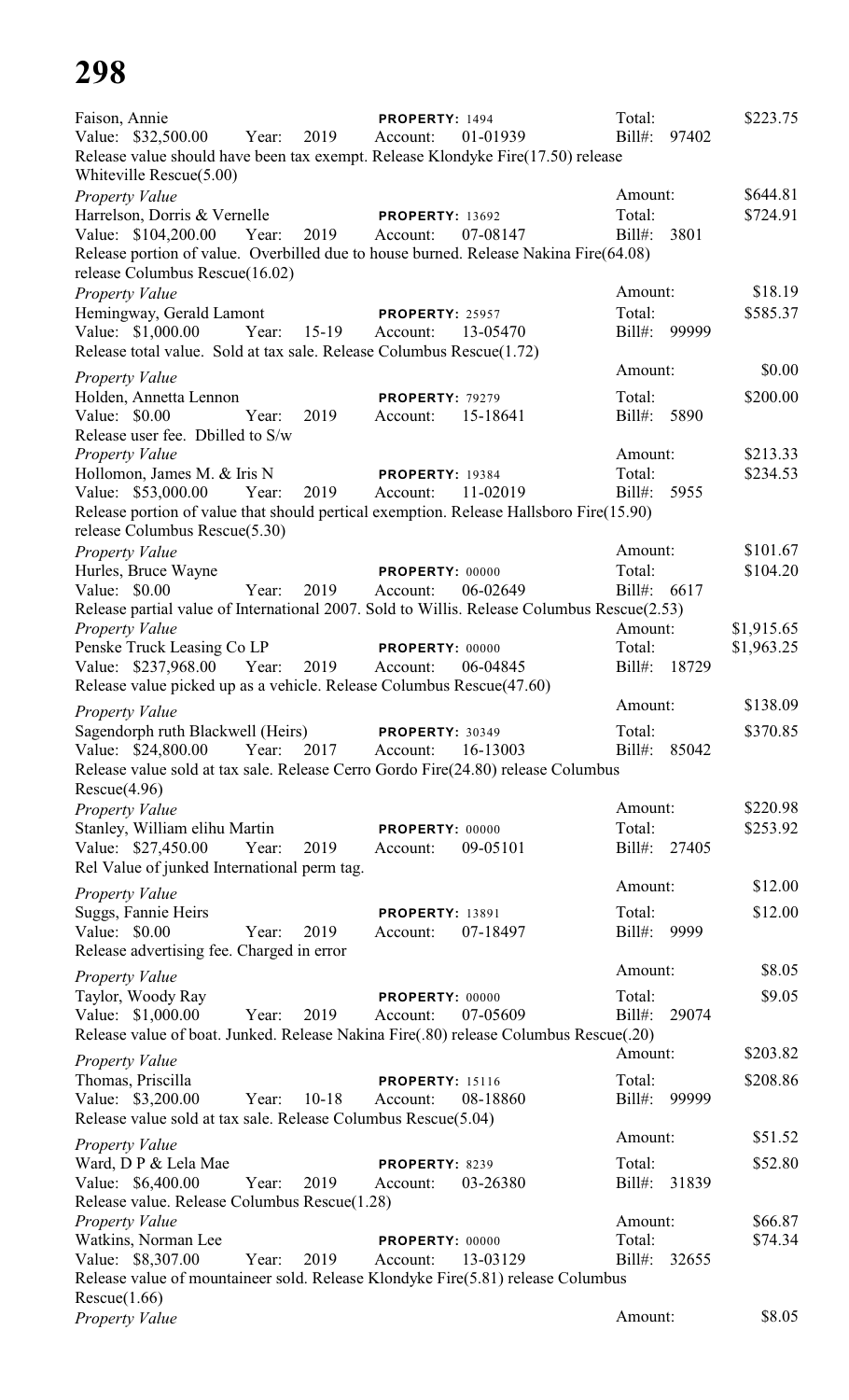| Watts, Randy Huie & Ruth                                                                                                           | PROPERTY: 00000                                | Total:                 | \$9.25   |
|------------------------------------------------------------------------------------------------------------------------------------|------------------------------------------------|------------------------|----------|
| Value: \$3,941.00<br>Year: 2019                                                                                                    | Account:<br>09-33044                           | $Bill#$ :<br>32901     |          |
| Release portion of value of SWMH sold to Robert Moore per title. Release Yam City<br>Fire $(1.00)$ release Columbus Rescue $(.20)$ |                                                |                        |          |
| User Fee                                                                                                                           |                                                | Amount:                | \$0.00   |
| Adams, Jerry Sr ETAL                                                                                                               | <b>PROPERTY: 18462</b>                         | Total:                 | \$113.00 |
| Value: \$0.00<br>Year:<br>2019<br>Release user fee. Dbilled.                                                                       | 11-01437<br>Account:                           | Bill#: 84076           |          |
| User Fee                                                                                                                           |                                                | Amount:                | \$0.00   |
| Baza, Alondra Castro                                                                                                               | PROPERTY: 00000                                | Total:                 | \$400.00 |
| Value: $$0.00$<br>2019<br>Year:<br>Release user fee. Vacant                                                                        | 15-05926<br>Account:                           | $Bill#$ :<br>99999     |          |
| User Fee                                                                                                                           |                                                | Amount:                | \$0.00   |
| Beck, Valerie Ellen & Deleon                                                                                                       | <b>PROPERTY: 83854</b>                         | Total:                 | \$200.00 |
| 2019<br>Value: \$0.00<br>Year:<br>Release user fee. Vacant                                                                         | 04-05623<br>Account:                           | Bill#: 86345           |          |
| User Fee                                                                                                                           |                                                | Amount:                | \$0.00   |
| <b>Bessle Limited Partnership</b>                                                                                                  | PROPERTY: 4810                                 | Total:                 | \$400.00 |
| Value: \$0.00<br>Year:<br>2019<br>Release user fees. Vacant lots.                                                                  | 01-05271<br>Account:                           | Bill#: 86901           |          |
| User Fee                                                                                                                           |                                                | Amount:                | \$0.00   |
| Big Sky Homesteads LLC                                                                                                             | PROPERTY: 00000                                | Total:                 | \$400.00 |
| Year:<br>Value: $$0.00$<br>2019                                                                                                    | 01-07829<br>Account:                           | Bill#: 99999           |          |
| Release user fee. Prop#84263/84841                                                                                                 |                                                | Amount:                | \$0.00   |
| User Fee<br>Blackwell, Michael A                                                                                                   | <b>PROPERTY: 79130</b>                         | Total:                 | \$603.00 |
| Value: \$0.00<br>17-19<br>Year:                                                                                                    | 16-02348<br>Account:                           | Bill#: 99999           |          |
| Release all user fees. Vacant since 2016                                                                                           |                                                |                        |          |
| User Fee                                                                                                                           |                                                | Amount:                | \$0.00   |
| Brown, Marcin Eugene                                                                                                               | PROPERTY: 27742                                | Total:                 | \$200.00 |
| Value: \$0.00<br>Year:<br>2019<br>Release user fee. Vacant                                                                         | 15-05900<br>Account:                           | Bill#: 89059           |          |
| User Fee                                                                                                                           |                                                | Amount:                | \$0.00   |
| Brown, Patricia A                                                                                                                  | PROPERTY: 00000                                | Total:                 | \$200.00 |
| Value: \$0.00<br>2019<br>Year:                                                                                                     | 12-03918<br>Account:                           | Bill#: 89107           |          |
| Release user fee. Vacant                                                                                                           |                                                |                        | \$0.00   |
| User Fee                                                                                                                           |                                                | Amount:                |          |
| Bruno, Mark<br>Value: \$0.00<br>2019<br>Year:                                                                                      | <b>PROPERTY: 26086</b><br>13-05439<br>Account: | Total:<br>Bill#: 89278 | \$200.00 |
| Release user fee. Vacant                                                                                                           |                                                |                        |          |
| User Fee                                                                                                                           |                                                | Amount:                | \$0.00   |
| Buffkin, James D. Jr. & Mable                                                                                                      | PROPERTY: 27958                                | Total:                 | \$200.00 |
| Value: \$0.00<br>Year:<br>2019                                                                                                     | Account: 15-07262                              | Bill#: 89567           |          |
| Release user fee. Billed for 3 only has 2.                                                                                         |                                                |                        |          |
| User Fee                                                                                                                           |                                                | Amount:                | \$0.00   |
| Caines, Phillip F                                                                                                                  | PROPERTY: 27894                                | Total:                 | \$200.00 |
| Value: \$0.00<br>2019<br>Year:<br>Release user fee. Vacant                                                                         | Account: 15-01528                              | Bill#: 90605           |          |
| User Fee                                                                                                                           |                                                | Amount:                | \$0.00   |
| coleman Tammy                                                                                                                      | <b>PROPERTY: 93252</b>                         | Total:                 | \$200.00 |
| 2019<br>Value: $$0.00$<br>Year:                                                                                                    | 09-01757<br>Account:                           | Bill#: 92791           |          |
| Release user fee. Dbilled to S/W                                                                                                   |                                                |                        |          |
| User Fee                                                                                                                           |                                                | Amount:                | \$0.00   |
| Cribb, Bobby K. & Betty Jo                                                                                                         | <b>PROPERTY: 15605</b>                         | Total:                 | \$200.00 |
| Value: \$0.00<br>2019<br>Year:<br>Release user fee. Dbilled.                                                                       | 09-05670<br>Account:                           | Bill#: 93806           |          |
| User Fee                                                                                                                           |                                                | Amount:                | \$0.00   |
| Cross, Austin Daniel                                                                                                               | PROPERTY: 75045                                | Total:                 | \$200.00 |
| Value: \$0.00 Year:<br>2018                                                                                                        | 13-01205<br>Account:                           | Bill#:<br>871          |          |
| Release user fee. Dbilled.                                                                                                         |                                                |                        |          |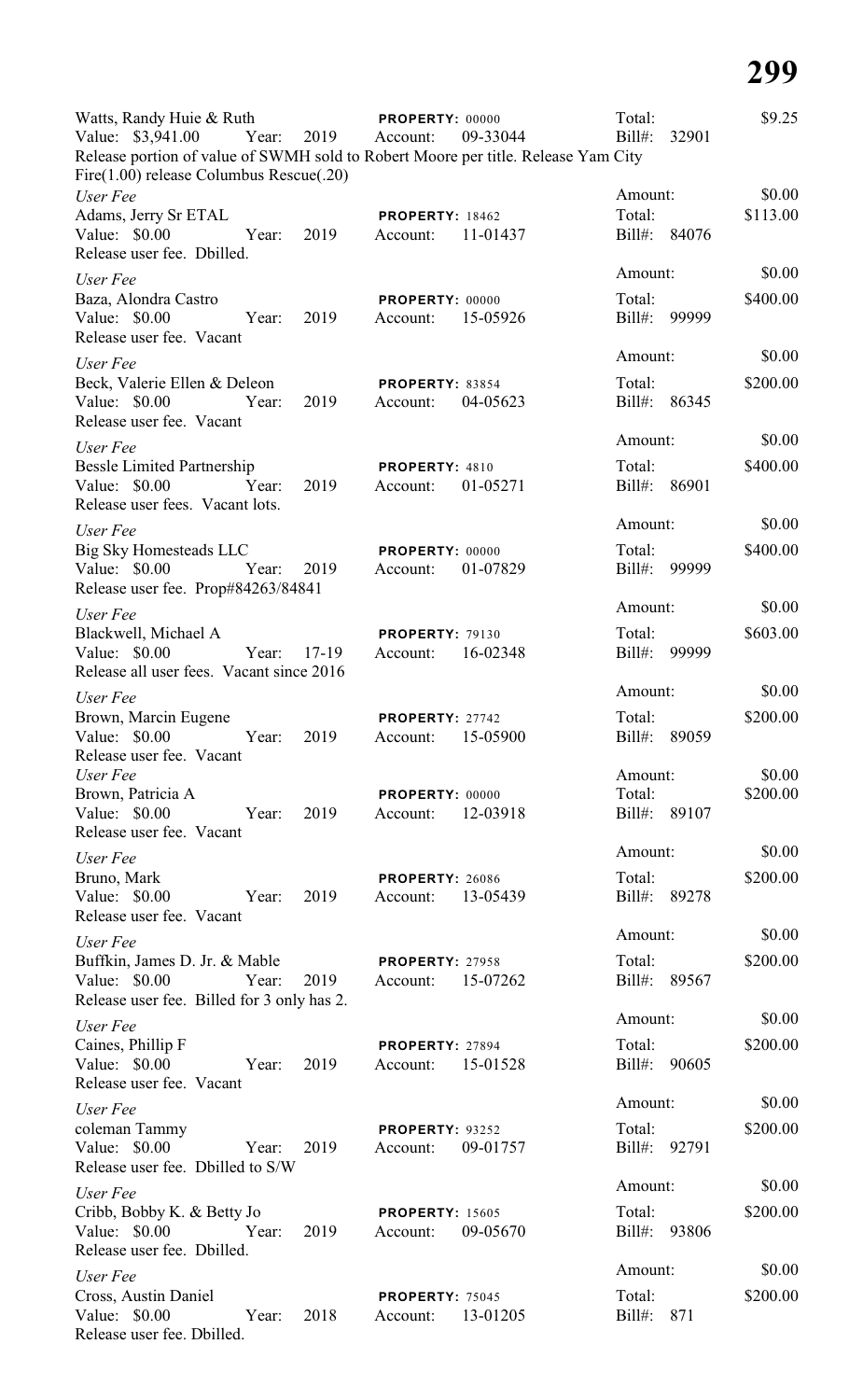| User Fee                                                                                                   |            |      |                                             |          | Amount:                           | \$0.00             |
|------------------------------------------------------------------------------------------------------------|------------|------|---------------------------------------------|----------|-----------------------------------|--------------------|
| Curtis, Robert E. & Nancy<br>Value: \$0.00<br>Release user fee Vacant                                      | Year:      | 2019 | <b>PROPERTY: 60981</b><br>Account:          | 15-03910 | Total:<br>Bill#: 94158            | \$200.00           |
| User Fee<br>Daniels, Wilbert<br>Value: \$0.00                                                              | Year:      | 2019 | PROPERTY: 8661<br>Account:                  | 04-03080 | Amount:<br>Total:<br>Bill#: 94411 | \$0.00<br>\$200.00 |
| Release user fee. Vacant land.<br>User Fee<br>Davis, Daisy Mae                                             |            |      | <b>PROPERTY: 10446</b>                      |          | Amount:<br>Total:                 | \$0.00<br>\$319.02 |
| Value: \$0.00 Year:<br>Release user fee. Dbilled.                                                          |            | 2018 | Account:                                    | 06-07074 | Bill#: 1379                       |                    |
| User Fee<br>Delacruz Norma Jean Strickland<br>Value: \$0.00<br>Release user fee. Billed with S/W           | Year:      | 2019 | <b>PROPERTY: 96891</b><br>Account:          | 16-03938 | Amount:<br>Total:<br>Bill#: 94952 | \$0.00<br>\$200.00 |
| User Fee                                                                                                   |            |      |                                             |          | Amount:                           | \$0.00             |
| Duboise, Dillon<br>Value: \$0.00<br>Release user fee. Vacant                                               | Year:      | 2019 | PROPERTY: 88845<br>Account:                 | 01-06902 | Total:<br>Bill#: 95626            | \$200.00           |
| User Fee                                                                                                   |            |      |                                             |          | Amount:                           | \$0.00             |
| Edmund, Joseph Richard<br>Value: $$0.00$<br>Release user fee. Overbilled.                                  | Year:      | 2019 | PROPERTY: 83852<br>Account:                 | 12-05709 | Total:<br>Bill#: 96257            | \$200.00           |
| User Fee                                                                                                   |            |      |                                             |          | Amount:                           | \$0.00             |
| Edmund, Mary Lou<br>Value: \$0.00<br>Release user fee. Billed to S/W                                       | Year:      | 2019 | <b>PROPERTY: 20985</b><br>Account:          | 12-05166 | Total:<br>Bill#: 96261            | \$200.00           |
| User Fee                                                                                                   |            |      |                                             |          | Amount:                           | \$0.00             |
| Elleby Christopher Jerome<br>Value: \$0.00 Year: 13-17 Account: 06-01941<br>Release user fees. In City.    |            |      | PROPERTY: 64435                             |          | Total:<br>Bill#: 99999            | \$435.00           |
| User Fee                                                                                                   |            |      |                                             |          | Amount:                           | \$0.00             |
| Evans, Timothy & Spreeya<br>Value: \$0.00 		 Year: 2019 		 Account: 09-00432<br>Release user fee. Vacant   |            |      | <b>PROPERTY: 15436</b>                      |          | Total:<br>Bill#: 97223            | \$200.00           |
| User Fee                                                                                                   |            |      |                                             |          | Amount:                           | \$0.00             |
| Faircloth, Bobbie Hill<br>Value: \$0.00 Year: 2019<br>Release user fee. House burned.                      |            |      | PROPERTY: 10997<br>Account: 06-05661        |          | Total:<br>Bill#: 97340            | \$113.00           |
| User Fee                                                                                                   |            |      |                                             |          | Amount:                           | \$0.00             |
| Faircloth, Patrick N. & Herlar <b>PROPERTY</b> : 85224<br>Value: \$0.00 Year:<br>Release user fees. Vacant |            |      | 2019 Account: 01-07838                      |          | Total:<br>Bill#: 97374            | \$200.00           |
| User Fee                                                                                                   |            |      |                                             |          | Amount:                           | \$0.00             |
| Faircloth, Patrick N. & Herlar<br>Value: \$0.00<br>Release user fees. Vacant                               | Year:      | 2019 | <b>PROPERTY: 23481</b><br>Account: 13-02629 |          | Total:<br>Bill#: 97375            | \$1,000.00         |
| User Fee                                                                                                   |            |      |                                             |          | Amount:                           | \$0.00             |
| Faulk, Harold Lovell<br>Value: $$0.00$<br>Release user fee. Vacant                                         | Year:      | 2019 | <b>PROPERTY: 12923</b><br>Account:          | 07-04240 | Total:<br>Bill#: 97580            | \$400.00           |
| User Fee                                                                                                   |            |      |                                             |          | Amount:                           | \$0.00             |
| Fitz, Cecil Mrs. Heirs<br>Value: $$0.00$<br>Release user fee. Vacant                                       | Year: 2019 |      | <b>PROPERTY: 24184</b><br>Account: 13-13080 |          | Total:<br>Bill#: 98103            | \$113.00           |
| User Fee                                                                                                   |            |      |                                             |          | Amount:                           | \$0.00             |
| Freeman, John Henry(Heirs)<br>Value: \$0.00 Year:                                                          |            | 2019 | <b>PROPERTY: 60220</b><br>Account:          | 11-09790 | Total:<br>Bill#: 99229            | \$200.00           |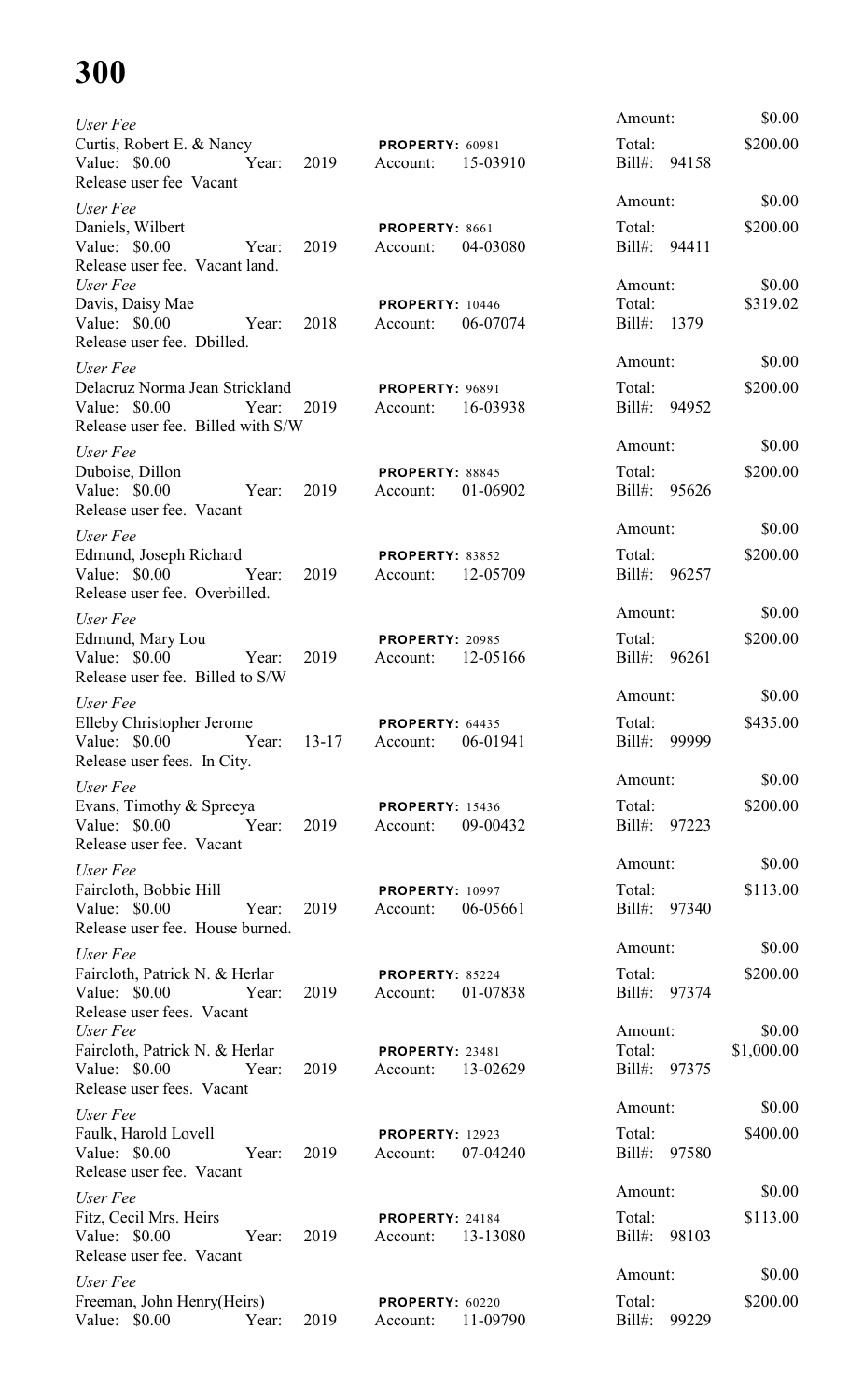| Release user fee. Vacant<br>User Fee                                                                    |             |                                    |          | Amount:                          | \$0.00             |
|---------------------------------------------------------------------------------------------------------|-------------|------------------------------------|----------|----------------------------------|--------------------|
| Freeman, Mary S Heirs<br>Value: $$0.00$<br>Release user fee. Vacant                                     | Year: 2019  | <b>PROPERTY: 19106</b><br>Account: | 11-09840 | Total:<br>Bill#: 99302           | \$200.00           |
| User Fee                                                                                                |             |                                    |          | Amount:                          | \$0.00             |
| Garrell Lewis D & Joann<br>Value: \$0.00<br>Year:<br>Relese user fee. House is condemned.               | 2019        | <b>PROPERTY: 24775</b><br>Account: | 13-04138 | Total:<br>Bill#: 99827           | \$113.00           |
| User Fee                                                                                                |             |                                    |          | Amount:                          | \$0.00             |
| George, Sharon<br>Value: \$0.00<br>Release user fee. Vacant                                             | Year: 18-19 | <b>PROPERTY: 26522</b><br>Account: | 14-03348 | Total:<br>Bill#: 99999           | \$400.00           |
| User Fee                                                                                                |             |                                    |          | Amount:                          | \$0.00             |
| Godwin, Leslie Don<br>Value: \$0.00<br>Year:<br>Release user fee. Vacant                                | 2019        | <b>PROPERTY: 76275</b><br>Account: | 03-03018 | Total:<br>Bill#: 686             | \$200.00           |
| User Fee                                                                                                |             |                                    |          | Amount:                          | \$0.00             |
| Gooden, Denise C<br>Value: \$0.00<br>Year:<br>Release user fee. Dbilled.                                | 2019        | PROPERTY: 9656<br>Account:         | 05-01018 | Total:<br>Bill#: 848             | \$200.00           |
| User Fee<br>Gore, Howard C & Vivian<br>Value: \$0.00<br>Year:                                           | 2019        | <b>PROPERTY: 13055</b><br>Account: | 07-05131 | Amount:<br>Total:<br>Bill#: 1142 | \$0.00<br>\$200.00 |
| Release user fee. Dbilled.                                                                              |             |                                    |          | Amount:                          | \$0.00             |
| User Fee<br>Gore, Jerry Lee<br>Value: $$0.00$<br>Year:<br>Release balance of user fee. Vacant since Jan | 2019        | <b>PROPERTY: 96313</b><br>Account: | 07-06401 | Total:<br>Bill#: 1215            | \$49.02            |
| User Fee                                                                                                |             |                                    |          | Amount:                          | \$0.00             |
| Gore, Leonard E<br>Value: $$0.00$<br>Year:<br>Release user fee. Dbilled                                 | 2019        | <b>PROPERTY: 13014</b><br>Account: | 07-06740 | Total:<br>Bill#: 1323            | \$200.00           |
| User Fee                                                                                                |             |                                    |          | Amount:                          | \$0.00             |
| Gore, Richard J.<br>Value: \$0.00<br>Year:<br>Release user fee. Dbilled.                                | 2019        | PROPERTY: 7028<br>Account:         | 03-09480 | Total:<br>$Bill#$ :<br>1432      | \$200.00           |
| User Fee                                                                                                |             |                                    |          | Amount:                          | \$0.00             |
| Gores Chapel Missionary Baptist Church<br>Value: \$0.00<br>Year:<br>Release user fee overbilled 1 can   | 2019        | PROPERTY: 00000<br>Account:        | 07-50045 | Total:<br>Bill#:<br>1591         | \$200.00           |
| User Fee                                                                                                |             |                                    |          | Amount:                          | \$0.00             |
| Griner, Margaret<br>Value: \$0.00<br>Year:<br>Release user fees. Uses a commercial hauler               | $16-19$     | PROPERTY: 78768<br>Account:        | 14-00035 | Total:<br>Bill#: 99999           | \$811.00           |
| User Fee                                                                                                |             |                                    |          | Amount:                          | \$0.00             |
| Hamilton, Marvin Eugene Jr.<br>Value: $$0.00$<br>Year:<br>Release portion remaining of user fee. Vacant | 2019        | <b>PROPERTY: 81717</b><br>Account: | 01-36233 | Total:<br>Bill#: 3105            | \$130.53           |
| User Fee                                                                                                |             |                                    |          | Amount:                          | \$0.00             |
| Hammond, Warren F & Joyce W<br>Value: $$0.00$<br>Year:<br>Release user fee. Vacant                      | 2019        | <b>PROPERTY: 81958</b><br>Account: | 16-07301 | Total:<br>Bill#: 3269            | \$200.00           |
| User Fee                                                                                                |             |                                    |          | Amount:                          | \$0.00             |
| Hammond, Warren F.<br>Value: \$0.00<br>Year:<br>Release user fee. Vacant                                | 2019        | PROPERTY: 30258<br>Account:        | 16-07300 | Total:<br>Bill#: 3267            | \$200.00           |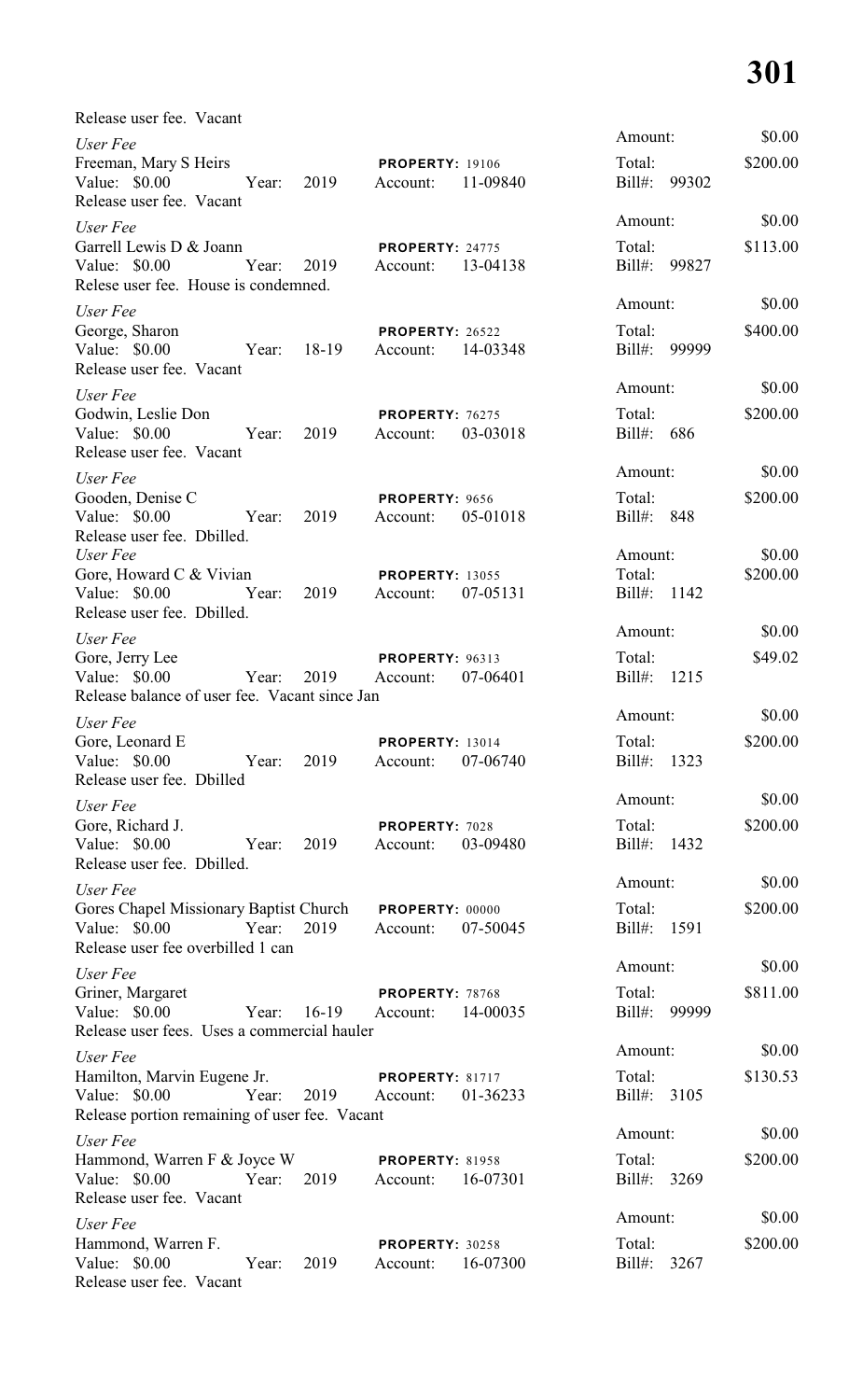| User Fee<br>Hayes, Cherie E & Luther<br>Value: $$0.00$<br>Release user fee Vacant                                     | Year: 2019 | PROPERTY: 7837<br>Account:         | 03-00550 | Amount:<br>Total:<br>Bill#: 4120                  | \$0.00<br>\$200.00           |
|-----------------------------------------------------------------------------------------------------------------------|------------|------------------------------------|----------|---------------------------------------------------|------------------------------|
| User Fee<br>Hayes, Jacqueline Gore<br>Value: \$0.00<br>Year:<br>Release user fee. Dbilled.                            | 2019       | <b>PROPERTY: 15906</b><br>Account: | 09-03902 | Amount:<br>Total:<br>Bill#: 4167                  | \$0.00<br>\$200.00           |
| User Fee<br>Hayes, James D & Ruth Heirs<br>Value: \$0.00 Year:<br>Release user fee. Vacant                            | 2019       | PROPERTY: 2243<br>Account:         | 01-38440 | Amount:<br>Total:<br>Bill#: 4172                  | \$0.00<br>\$200.00           |
| User Fee<br>Helms, Polly Champion<br>Value: \$0.00 Year:<br>Rel user fee. Can billed on 13-02312                      | 2019       | PROPERTY: 80264<br>Account:        | 13-02255 | Amount:<br>Total:<br>Bill#: 4526                  | \$0.00<br>\$200.00           |
| User Fee<br>Hewett, Melissa L.<br>Value: \$0.00 Year:<br>Release user fee. Vacant                                     | 2018       | <b>PROPERTY: 97787</b><br>Account: | 09-00659 | Amount:<br>Total:<br>Bill#: 11644                 | \$0.00<br>\$200.00           |
| User Fee<br>Hickman, James & Zenobia<br>Value: $$0.00$<br>Year:<br>Release user fee Vacant                            | 2019       | <b>PROPERTY: 84033</b><br>Account: | 06-04625 | Amount:<br>Total:<br>Bill#: 4942                  | \$0.00<br>\$200.00           |
| User Fee<br>Hickman, James & Zenobia<br>Value: \$0.00<br>Year:<br>Release user fee Vacant                             | 2019       | <b>PROPERTY: 00000</b><br>Account: | 06-01262 | Amount:<br>Total:<br>Bill#: 4941                  | \$0.00<br>\$200.00           |
| User Fee<br>Hilburn, Steve(Heirs)<br>Value: \$0.00<br>Year:<br>Release user fees. Vacant                              | 2019       | PROPERTY: 24538<br>Account:        | 13-18900 | Amount:<br>Total:<br>$Bill#$ :<br>5184            | \$0.00<br>\$200.00           |
| User Fee<br>Hinson, Christopher Michael<br>Value: \$0.00<br>Year:<br>Release user fee. Can billed on land<br>User Fee | 2019       | <b>PROPERTY: 95808</b><br>Account: | 13-01707 | Amount:<br>Total:<br>$Bill#$ :<br>5469<br>Amount: | \$0.00<br>\$200.00<br>\$0.00 |
| Hinson, Nancy J<br>Year:<br>Value: $$0.00$<br>Release user fee. Vacant Properties.Prop#24567/92294                    | 2019       | PROPERTY: 00000<br>Account:        | 13-19345 | Total:<br>$Bill#$ :<br>99999                      | \$400.00                     |
| User Fee<br>Inman Gene & Francis(ETAL)<br>Value: $$0.00$<br>Year:<br>Release user fee. Dbilled.                       | 2019       | PROPERTY: 5609<br>Account:         | 02-01987 | Amount:<br>Total:<br>Bill#: 6779                  | \$0.00<br>\$200.00           |
| User Fee<br>Inman Gene & Francis(ETAL)<br>Value: \$0.00<br>Year:<br>Release user fee. Dbilled.                        | 2019       | PROPERTY: 4946<br>Account:         | 01-45860 | Amount:<br>Total:<br>Bill#: 6791                  | \$0.00<br>\$200.00           |
| User Fee<br>Inman Transportation of WH Inc<br>Value: \$0.00<br>Year:<br>Release user fee. Dbilled.                    | 2019       | PROPERTY: 6197<br>Account:         | 02-00519 | Amount:<br>Total:<br>Bill#: 6893                  | \$0.00<br>\$400.00           |
| User Fee<br>Jacobs, Kelmer & Gina<br>Value: \$0.00<br>Year:<br>Release user fee. Used for storage.                    | 2019       | PROPERTY: 8992<br>Account:         | 04-04132 | Amount:<br>Total:<br>Bill#: 7393                  | \$0.00<br>\$200.00           |
| User Fee<br>Jessup Vilena P<br>Value: \$0.00<br>Year:                                                                 | 2019       | <b>PROPERTY: 81224</b><br>Account: | 14-07341 | Amount:<br>Total:<br>7962<br>$Bill#$ :            | \$0.00<br>\$200.00           |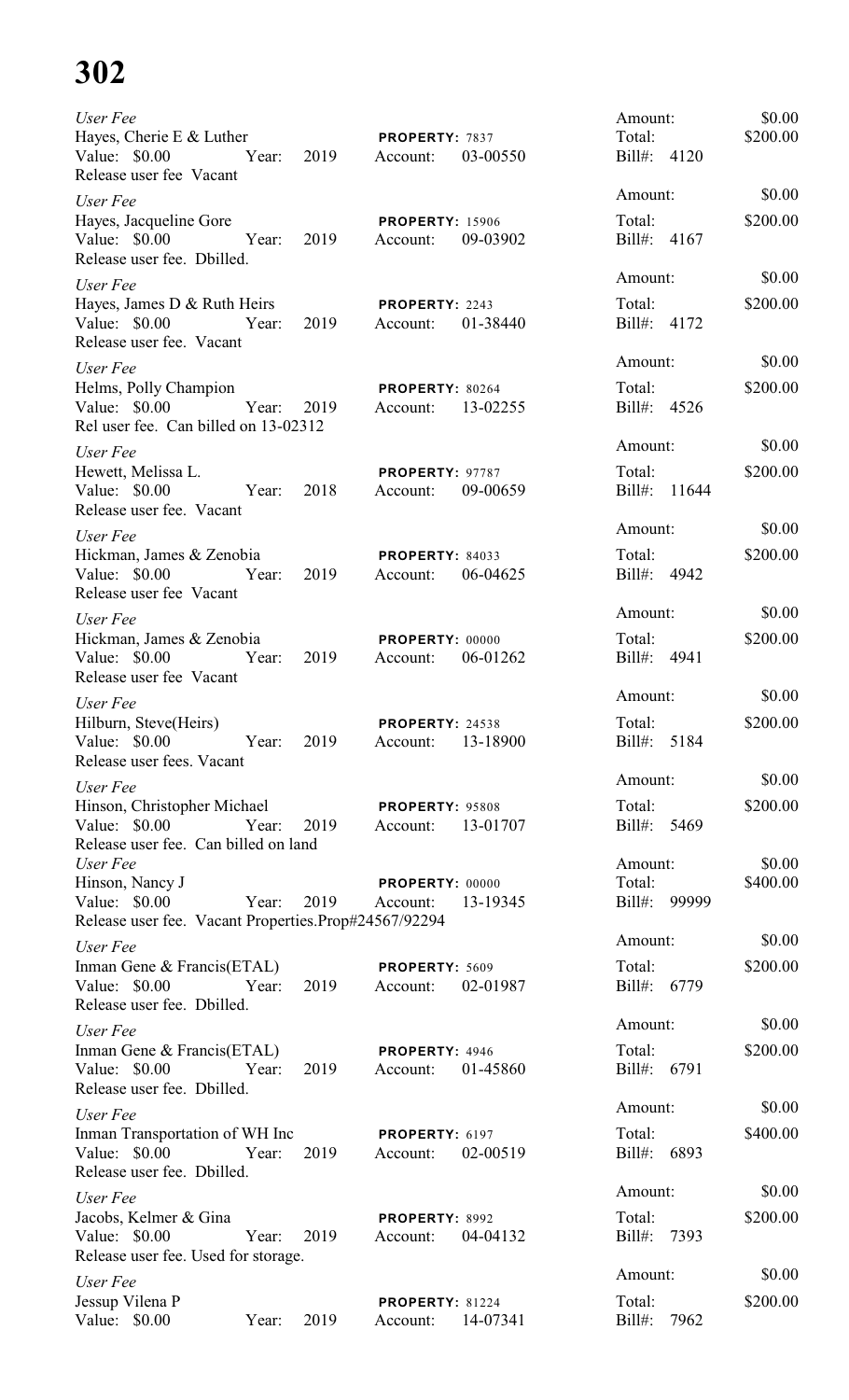| Release user fee. Billed to S/W                                                                                  |                                                |                                        |                    |
|------------------------------------------------------------------------------------------------------------------|------------------------------------------------|----------------------------------------|--------------------|
| User Fee<br>Jones, Michael S & Kimberly<br>Value: \$0.00<br>Year:<br>2019<br>Release balance remaining on cans.  | <b>PROPERTY: 76219</b><br>01-07833<br>Account: | Amount:<br>Total:<br>$Bill#$ :<br>8664 | \$0.00<br>\$351.30 |
| User Fee<br>Kelly, Brenda<br>Value: $$0.00$<br>2019<br>Year:<br>Release user fee. No house on property           | PROPERTY: 80263<br>13-02055<br>Account:        | Amount:<br>Total:<br>Bill#: 9165       | \$0.00<br>\$200.00 |
| User Fee<br>Larrimore, Marvin<br>Value: \$0.00<br>2019<br>Year:<br>Release user fee. Vacant                      | PROPERTY: 00000<br>13-01919<br>Account:        | Amount:<br>Total:<br>Bill#:<br>10071   | \$0.00<br>\$400.00 |
| User Fee<br>Long, Michael Dean & Shenna Lancaster<br>Value: $$0.00$<br>Year:<br>2019<br>Release user fee. Vacant | PROPERTY: 7212<br>03-04641<br>Account:         | Amount:<br>Total:<br>Bill#: 11639      | \$0.00<br>\$200.00 |
| User Fee<br>Mace, Bernard B & Donna<br>2019<br>Value: $$0.00$<br>Year:<br>Release user fee. Dbilled.             | PROPERTY: 8148<br>03-03854<br>Account:         | Amount:<br>Total:<br>Bill#: 12188      | \$0.00<br>\$200.00 |
| User Fee<br><b>Mallory Christine</b><br>Value: \$0.00<br>2019<br>Year:<br>Release user fee. Vacant               | <b>PROPERTY: 28859</b><br>15-25260<br>Account: | Amount:<br>Total:<br>Bill#: 28859      | \$0.00<br>\$200.00 |
| User Fee<br>Malpass, Roger Carey & Angela<br>Value: $$0.00$<br>2019<br>Year:<br>Release user fee. Vacant         | PROPERTY: 77368<br>15-02783<br>Account:        | Amount:<br>Total:<br>Bill#: 12421      | \$0.00<br>\$200.00 |
| User Fee<br>Marlowe, Carl F & Becky<br>Year: 2019 Account: 11-03838<br>Value: \$0.00<br>Release user fee. Vacant | <b>PROPERTY: 00000</b>                         | Amount:<br>Total:<br>Bill#: 12578      | \$0.00<br>\$200.00 |
| User Fee<br>Massey, Carol<br>Value: \$0.00<br>Year: 2018<br>Release user fee. Dbilled                            | <b>PROPERTY: 27950</b><br>Account: 15-03151    | Amount:<br>Total:<br>Bill#: 19576      | \$0.00<br>\$200.00 |
| User Fee<br>Mccumbee, Bobby Gene<br>Value: \$0.00 Year: 2019<br>Release user fee. Billed to S/W                  | <b>PROPERTY: 84513</b><br>Account: 09-01816    | Amount:<br>Total:<br>Bill#: 13326      | \$0.00<br>\$200.00 |
| User Fee<br>McDonald Russell E & Tanya<br>Value: \$0.00 Year: 18-19<br>Release user fee. Vacant                  | <b>PROPERTY: 86899</b><br>Account: 12-03042    | Amount:<br>Total:<br>Bill#: 99999      | \$0.00<br>\$400.00 |
| User Fee<br>MCKenzie, Naomi P<br>Value: \$0.00 Year: 2019<br>Release user fee. Billed on Act#12-22304            | PROPERTY: 22181<br>Account: 12-01653           | Amount:<br>Total:<br>Bill#: 13769      | \$0.00<br>\$400.00 |
| User Fee<br>Mckoy, Mable M<br>Value: \$0.00<br>2019<br>Year:<br>Release user fee. Vacant land                    | <b>PROPERTY: 26656</b><br>Account: 14-09907    | Amount:<br>Total:<br>Bill#: 13874      | \$0.00<br>\$200.00 |
| User Fee<br>McPherson, Danny Delane & diane<br>Value: \$0.00 Year:<br>Release user fee. Dbilled.                 | PROPERTY: 3493<br>2019 Account: 01-03353       | Amount:<br>Total:<br>Bill#: 14226      | \$0.00<br>\$200.00 |
| User Fee<br>McPherson, Floyd Heirs                                                                               | <b>PROPERTY: 16353</b>                         | Amount:<br>Total:                      | \$0.00<br>\$200.00 |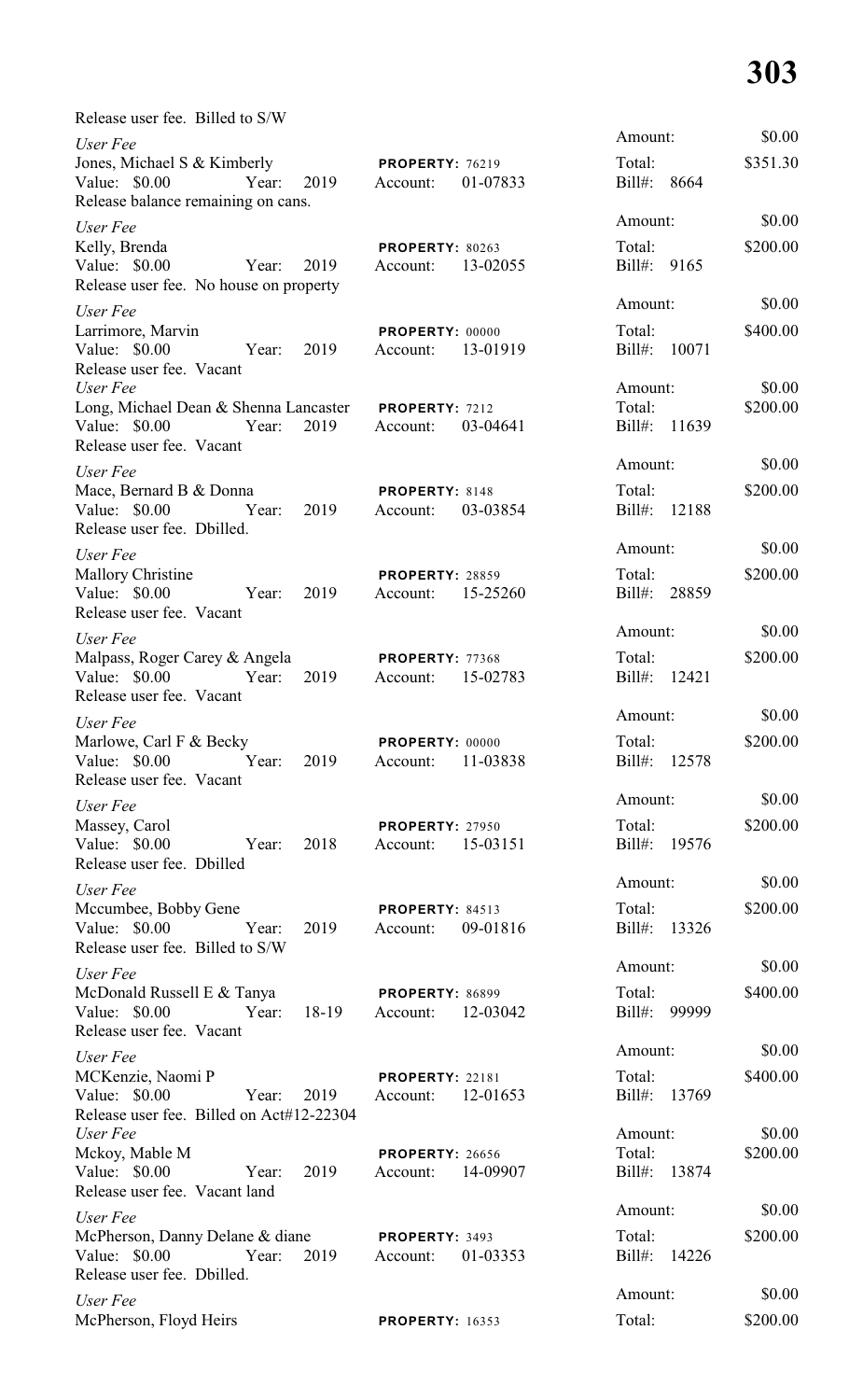| Value: $$0.00$<br>Release user fee. Vacant                                              | Year: | 2019 | Account:                             | 09-18520 | $Bill#$ :           | 14268        |            |
|-----------------------------------------------------------------------------------------|-------|------|--------------------------------------|----------|---------------------|--------------|------------|
| User Fee                                                                                |       |      |                                      |          | Amount:             |              | \$0.00     |
| MCPherson, J H<br>Value: \$0.00<br>Release user fee. Vacant                             | Year: | 2019 | <b>PROPERTY: 15637</b><br>Account:   | 09-02553 | Total:<br>$Bill#$ : | 14330        | \$200.00   |
| User Fee                                                                                |       |      |                                      |          | Amount:             |              | \$0.00     |
| Merritt, Frances Faye Fipps<br>Value: \$0.00<br>Release user fee. Billed on Act#6-01925 | Year: | 2019 | <b>PROPERTY: 11468</b><br>Account:   | 06-25580 | Total:<br>Bill#:    | 14965        | \$200.00   |
| User Fee                                                                                |       |      |                                      |          | Amount:             |              | \$0.00     |
| Mills, William<br>Value: \$0.00<br>Release user fee. Dbilled                            | Year: | 2019 | PROPERTY: 00000<br>Account:          | 14-05137 | Total:<br>Bill#:    | 15311        | \$200.00   |
| User Fee                                                                                |       |      |                                      |          | Amount:             |              | \$0.00     |
| OU Sophie<br>Value: \$0.00<br>Release user fee. Vacant lot                              | Year: | 2019 | PROPERTY: 84049<br>Account:          | 03-02548 | Total:<br>Bill#:    | 17966        | \$200.00   |
| User Fee                                                                                |       |      |                                      |          | Amount:             |              | \$0.00     |
| Page, Paul Franklin<br>Value: \$0.00<br>Release user fees. Uses a commercial hauler.    | Year: | 2019 | PROPERTY: 00000<br>Account:          | 13-31733 | Total:              | Bill#: 18116 | \$4,800.00 |
| User Fee                                                                                |       |      |                                      |          | Amount:             |              | \$0.00     |
| Page, Paul Franklin<br>Value: $$0.00$<br>Release user fees. Uses a commercial hauler.   | Year: | 2019 | PROPERTY: 00000<br>Account:          | 13-31720 | Total:<br>Bill#:    | 99999        | \$800.00   |
| User Fee                                                                                |       |      |                                      |          | Amount:             |              | \$0.00     |
| Paz Noe Rivera & Margarita<br>Value: $$0.00$<br>Release user fee. Dbilled.              | Year: | 2019 | <b>PROPERTY: 87976</b><br>Account:   | 01-08285 | Total:              | Bill#: 18599 | \$200.00   |
| User Fee                                                                                |       |      |                                      |          | Amount:             |              | \$0.00     |
| Peterson, Cynthia Gail<br>Value: \$0.00<br>Release user fee. Vacant                     | Year: | 2019 | PROPERTY: 2401<br>Account:           | 01-01512 | Total:<br>Bill#:    | 18815        | \$200.00   |
| User Fee                                                                                |       |      |                                      |          | Amount:             |              | \$0.00     |
| Porter, George N.<br>Value: \$0.00<br>Release user fee. Vacant                          | Year: | 2019 | PROPERTY: 7321<br>Account:           | 03-17785 | Total:              | Bill#: 19450 | \$200.00   |
| User Fee                                                                                |       |      |                                      |          | Amount:             |              | \$0.00     |
| Powell, Jerry & Patricia<br>Value: \$0.00<br>Release user fee. Can listed Act#1-04414   | Year: | 2019 | PROPERTY: 1728<br>Account:           | 01-71664 | Total:              | Bill#: 19760 | \$200.00   |
| User Fee                                                                                |       |      |                                      |          | Amount:             |              | \$0.00     |
| Powell, Jerry E & Patricia Ann<br>Value: \$0.00<br>Release user fee. Burned             | Year: | 2019 | <b>PROPERTY: 93256</b><br>Account:   | 13-33213 | Total:              | Bill#: 19774 | \$200.00   |
| User Fee                                                                                |       |      |                                      |          | Amount:             |              | \$0.00     |
| Professionals LLC<br>Value: \$0.00<br>Release user fee. No house on property.           | Year: | 2019 | PROPERTY: 26233<br>Account: 14-00523 |          | Total:              | Bill#: 20580 | \$200.00   |
| User Fee                                                                                |       |      |                                      |          | Amount:             |              | \$0.00     |
| Ray Ervin Woodrow<br>Value: \$0.00<br>Release user fee. Vacant                          | Year: | 2019 | <b>PROPERTY: 16679</b><br>Account:   | 09-03564 | Total:              | Bill#: 20922 | \$200.00   |
| User Fee                                                                                |       |      |                                      |          | Amount:             |              | \$0.00     |
| Reaves, Cecil Brent<br>Value: \$0.00<br>Release user fee. Vacant                        | Year: | 2019 | PROPERTY: 97672<br>Account:          | 15-02276 | Total:              | Bill#: 21091 | \$200.00   |
| User Fee                                                                                |       |      |                                      |          | Amount:             |              | \$0.00     |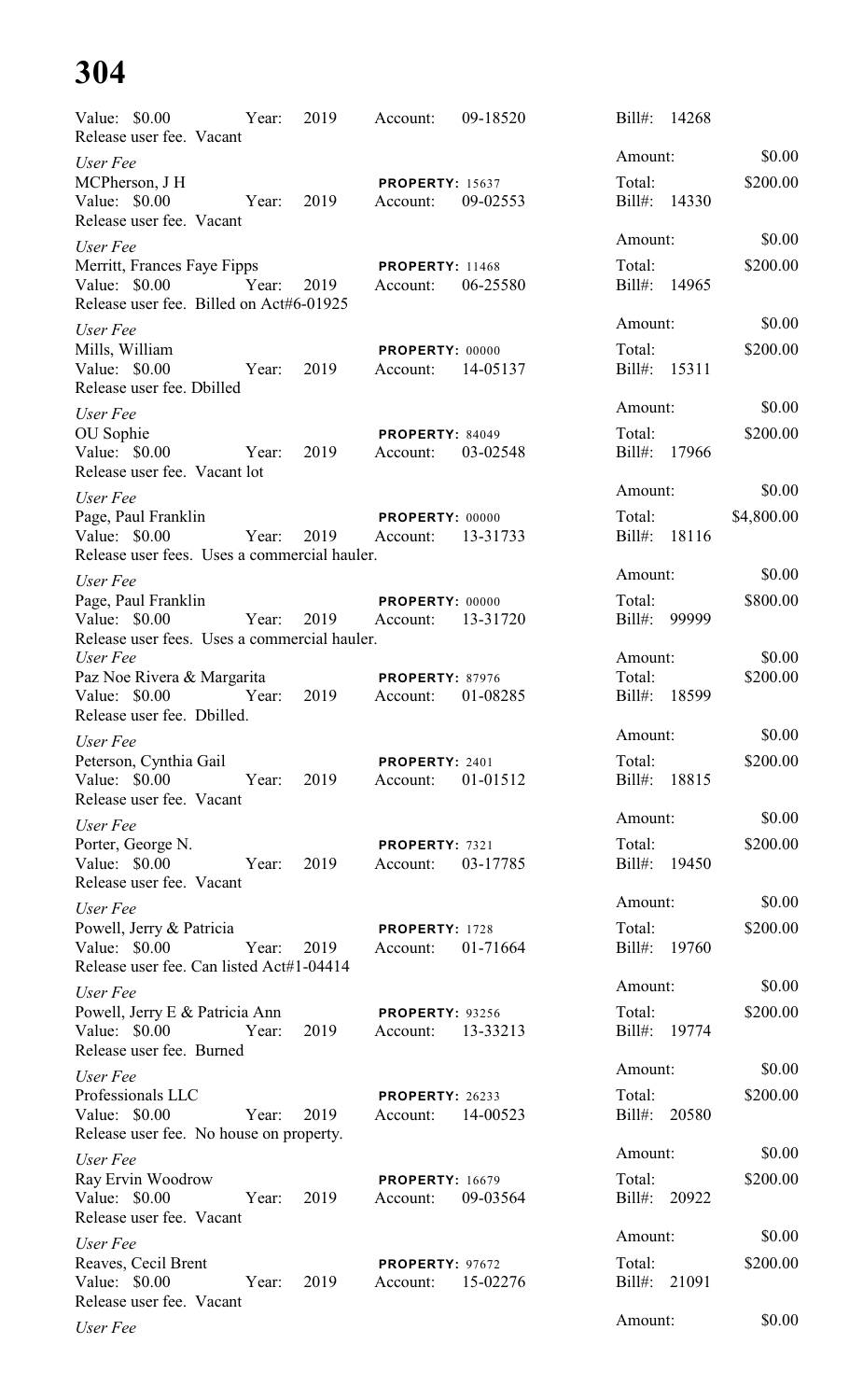| Reaves, Cecil Brent<br>Value: \$0.00<br>Year:                                                       | 2018  | PROPERTY: 97672<br>Account:          | 15-02276 | Total:<br>$Bill#$ :    | 27694  | \$200.00 |
|-----------------------------------------------------------------------------------------------------|-------|--------------------------------------|----------|------------------------|--------|----------|
| Release user fee. Billed to S/W mobile home.<br>User Fee                                            |       |                                      |          | Amount:                |        | \$0.00   |
| Reaves, Michael Cory<br>Value: \$0.00<br>Year:<br>Release user fee. Can billed on Prop#97671        | 2019  | PROPERTY: 97793<br>Account:          | 15-04774 | Total:<br>Bill#: 21179 |        | \$200.00 |
| User Fee                                                                                            |       |                                      | Amount:  |                        | \$0.00 |          |
| Rhines, Linwood E<br>Value: \$0.00<br>Year:<br>Release user fee. Vacant                             | 2019  | <b>PROPERTY: 81756</b><br>Account:   | 14-12594 | Total:<br>Bill#: 21621 |        | \$200.00 |
| User Fee                                                                                            |       |                                      |          | Amount:                |        | \$0.00   |
| Richardson, Sheila Williams<br>Value: \$0.00<br>Year:<br>Release user fee. Vacant                   | 2019  | <b>PROPERTY: 87198</b><br>Account:   | 13-03728 | Total:<br>Bill#: 21757 |        | \$400.00 |
| User Fee                                                                                            |       |                                      |          | Amount:                |        | \$0.00   |
| <b>Singletary Jessie Raymond</b><br>Value: \$0.00<br>Year:<br>Release user fee. Home is unliveable. | 17-19 | <b>PROPERTY: 87814</b><br>Account:   | 03-21956 | Total:<br>$Bill#$ :    | 99999  | \$603.00 |
| User Fee                                                                                            |       |                                      |          | Amount:                |        | \$0.00   |
| Smith, Susan B<br>Value: \$0.00<br>Year:<br>Release user fee. Dbilled to SWMH                       | 2019  | <b>PROPERTY: 7991</b><br>Account:    | 03-22961 | Total:<br>Bill#: 25884 |        | \$200.00 |
| User Fee                                                                                            |       |                                      |          | Amount:                |        | \$0.00   |
| Soles, Lorena Jordan<br>Value: \$0.00<br>Year:<br>Release user fee. Dbilled.                        | 2019  | <b>PROPERTY: 24172</b><br>Account:   | 13-00346 | Total:<br>$Bill#$ :    | 26142  | \$200.00 |
| User Fee                                                                                            |       |                                      |          | Amount:                |        | \$0.00   |
| Stephens, Naomi<br>Value: \$0.00<br>Year:<br>Release user fee. Vacant                               | 2019  | <b>PROPERTY: 00000</b><br>Account:   | 03-02036 | Total:<br>$Bill#$ :    | 27626  | \$200.00 |
| User Fee                                                                                            |       |                                      |          | Amount:                |        | \$0.00   |
| Strong, Bill<br>Value: \$0.00<br>Year:<br>Release user fee. Has no can.                             | 2019  | <b>PROPERTY: 00000</b><br>Account:   | 11-02958 | Total:<br>Bill#: 28493 |        | \$113.00 |
| User Fee                                                                                            |       |                                      |          | Amount:                |        | \$0.00   |
| Stubbs, William & dianne<br>Value: $$0.00$<br>Year:<br>Release user fee. Dbilled.                   | 2019  | <b>PROPERTY: 27233</b><br>Account:   | 14-16430 | Total:<br>Bill#: 28519 |        | \$200.00 |
| User Fee                                                                                            |       |                                      |          | Amount:                |        | \$0.00   |
| <b>Troy Nickie Daniel</b><br>Value: \$0.00<br>Year:<br>Release user fee. Vacant                     | 2019  | PROPERTY: 77204<br>Account: 14-03258 |          | Total:<br>Bill#: 30322 |        | \$200.00 |
| User Fee                                                                                            |       |                                      |          | Amount:                |        | \$0.00   |
| Tyson, Kelton & Gladys<br>Value: \$0.00<br>Year:<br>Release user fee. Dbilled.                      | 2019  | PROPERTY: 5663<br>Account: 01-97761  |          | Total:<br>Bill#: 30740 |        | \$200.00 |
| User Fee                                                                                            |       |                                      |          | Amount:                |        | \$0.00   |
| Tyson, Roger Dean Sr & Deanna<br>Value: \$0.00<br>Year:<br>Release value billed to S/W              | 2019  | <b>PROPERTY: 8159</b><br>Account:    | 03-50121 | Total:<br>Bill#: 30744 |        | \$200.00 |
| User Fee                                                                                            |       |                                      |          | Amount:                |        | \$0.00   |
| Ward, Pritchard O. & Letha<br>Value: \$0.00<br>Year: 18-19<br>Release user fee. No home on lot.     |       | <b>PROPERTY: 00000</b><br>Account:   | 03-27740 | Total:<br>Bill#: 99999 |        | \$400.00 |
| User Fee                                                                                            |       |                                      |          | Amount:                |        | \$0.00   |
| Ward, Vernon & Sarah<br>Value: \$0.00<br>Year:<br>Release 3 user fees. All 3 vacant                 | 2019  | PROPERTY: 00000<br>Account:          | 01-04221 | Total:<br>Bill#: 32498 |        | \$600.00 |
| User Fee                                                                                            |       |                                      |          | Amount:                |        | \$0.00   |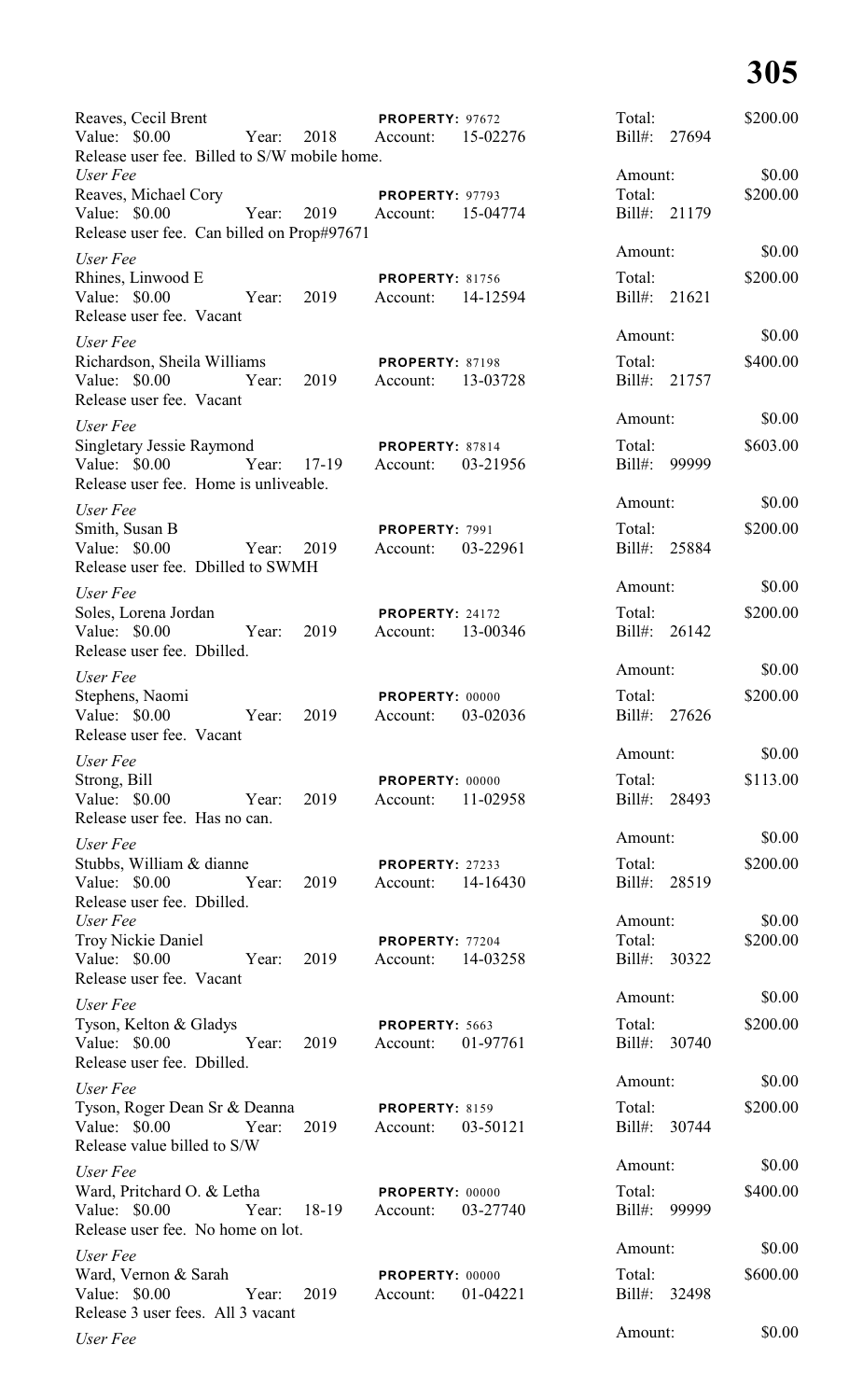| Ward, Warren Dale                                    |       |            | <b>PROPERTY: 17164</b> |          | Total:    |              | \$200.00 |
|------------------------------------------------------|-------|------------|------------------------|----------|-----------|--------------|----------|
| Value: \$0.00<br>Release user fee. Dbilled.          |       | Year: 2019 | Account:               | 09-32740 |           | Bill#: 32539 |          |
| User Fee                                             |       |            |                        |          | Amount:   |              | \$0.00   |
| Watkins, Norman Lee & Joann                          |       |            | <b>PROPERTY: 24136</b> |          | Total:    |              | \$200.00 |
| Value: \$0.00<br>Year:<br>Release user fee. Dbilled. |       | 2019       | Account:               | 13-42644 |           | Bill#: 32657 |          |
| User Fee                                             |       |            |                        |          | Amount:   |              | \$0.00   |
| West, Julia Nance                                    |       |            | <b>PROPERTY: 89880</b> |          | Total:    |              | \$200.00 |
| Value: $$0.00$<br>Release user fee. Vacant           | Year: | 2019       | Account:               | 16-02358 |           | Bill#: 33278 |          |
| User Fee                                             |       |            |                        |          | Amount:   |              | \$0.00   |
| White, Ronnie Dale & Brenda                          |       |            | PROPERTY: 8430         |          | Total:    |              | \$400.00 |
| Value: \$0.00<br>Year:                               |       | 18-19      | Account:               | 03-29240 |           | Bill#: 99999 |          |
| Release user fee. Vacant                             |       |            |                        |          |           |              |          |
| User Fee                                             |       |            |                        |          | Amount:   |              | \$0.00   |
| Willis, Margaret L.                                  |       |            | PROPERTY: 00000        |          | Total:    |              | \$200.00 |
| Value: \$0.00 Year:<br>Release user fee. Vacant      |       | 2019       | Account: 10-18765      |          |           | Bill#: 34842 |          |
| User Fee                                             |       |            |                        |          | Amount:   |              | \$0.00   |
| Willis, Margaret L.                                  |       |            | <b>PROPERTY: 77756</b> |          | Total:    |              | \$200.00 |
| Value: \$0.00 Year:                                  |       | 2019       | Account: 10-01727      |          |           | Bill#: 34841 |          |
| Release user fee. Vacant                             |       |            |                        |          |           |              |          |
| User Fee                                             |       |            |                        |          | Amount:   |              | \$0.00   |
| Worley Moody Bardin III                              |       |            | <b>PROPERTY: 00000</b> |          | Total:    |              | \$400.00 |
| Value: \$0.00 Year: 2019                             |       |            | Account: 16-18264      |          |           | Bill#: 99999 |          |
| Release user fee. Vacant Prop#30864/91601            |       |            |                        |          |           |              |          |
| User Fee                                             |       |            |                        |          | Amount:   |              | \$0.00   |
| Young, Joseph Owen                                   |       |            | <b>PROPERTY: 76559</b> |          | Total:    |              | \$400.00 |
| Value: $$0.00$<br>Year:                              |       | 18-19      | Account:               | 15-00659 | $Bill#$ : | 99999        |          |
| Release user fees. Dbilled.                          |       |            |                        |          |           |              |          |

## **Agenda Item #18: PUBLIC INPUT:**

Chairman Burroughs opened the floor for Public Input. The following citizen submitted a written message, and I will share the message with the Board of her concerns, as follows:

**Doris A. Strickland:** has concerns with the Board of Elections as follows:

-Asking questions as to why her name was taken off of a list;

-The names of some deceased voters are still on the list of voters;

-Not keeping minutes of Closed Sessions; **and**

-Is Carla strickland returning to her position?

After reviewing these concerns, I can only say the Board of Commissioners has no authority over the Board of Elections, except funding. These concerns will be forwarded to the Board of Elections' members.

### **Agenda Item #19: COMMENTS:**

Chairman Burroughs opened the floor for comments. The following spoke.

### A. **Department Managers:**

1. **Dalton Dockery, Cooperative Extension Director:** stated the following:

-I would like to invite you to the Yam Festival this coming Saturday; -I would like to invite you to the Farm-City Week Banquet on November 19, 2019, at 6:00 P.M., at South Columbus High School, and our speaker will be Larry Wooten; **and**

-Don't forget the Veterans Parade on Sunday, November 10, 2019, and to recognize your veterans.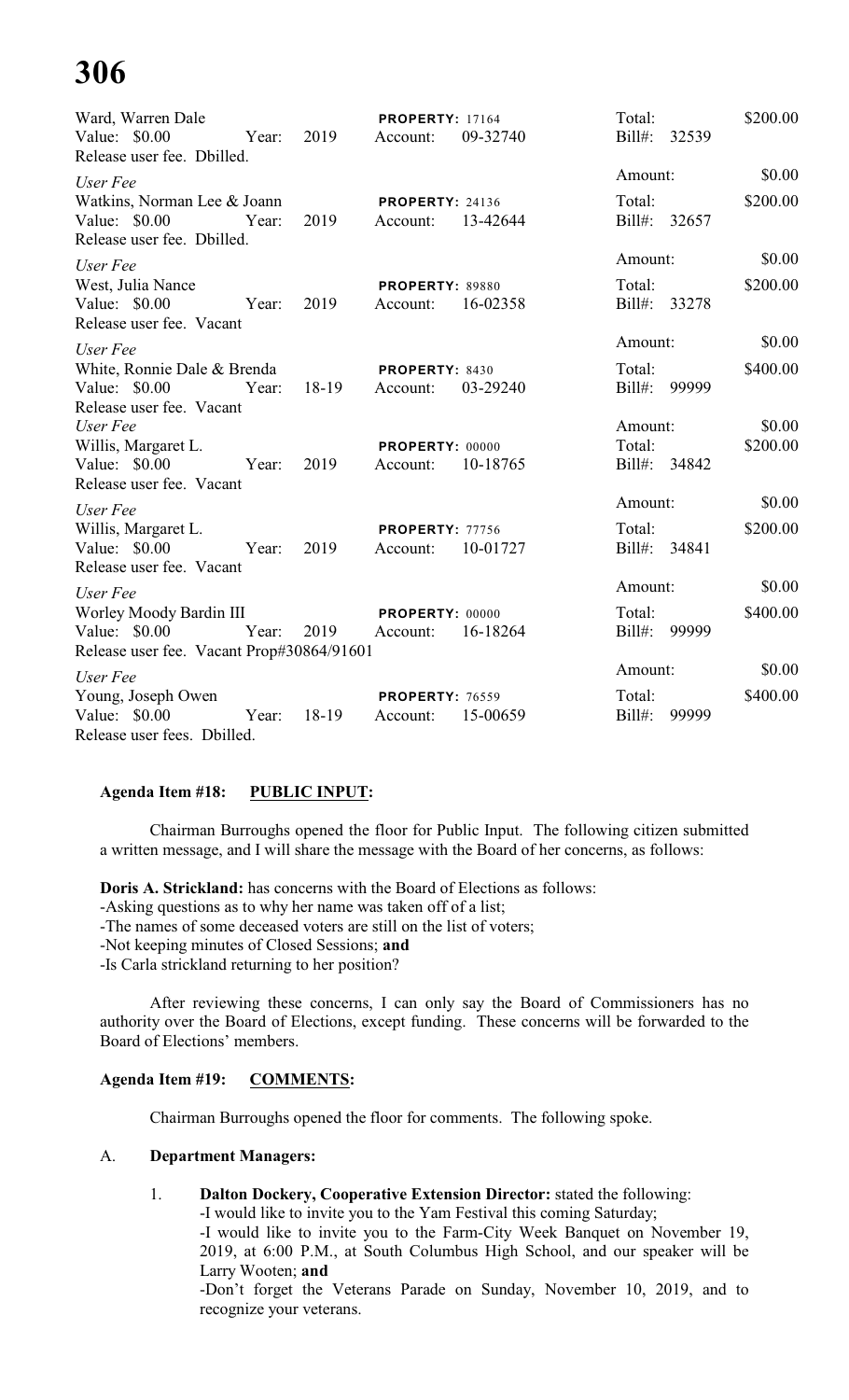# 2. **Gary Lanier, Economic Development Director:** stated the following:

-I had a meeting with Kathy Pleasants with Piedmont Natural Gas this afternoon; -They have done the engineering layout for the evaluations of several sites that we ask them to look at, and one is Tabor City which looks very promising; **and** -We have asked her to look at getting natural gas to the new Cerro Gordo School, and the cost of doing this is \$3.5 million due to distance from a major supply line.

Lengthy and detailed discussion was conducted relative to the availability of customers in the area who would utilize natural gas, one household who was supplied the natural gas at no cost, and the presence of a step down station in the vicinity.

# **MOTION:**

Commissioner Bullard made a motion for a letter to be sent to our representatives and ask for their help in obtaining financial aid to get natural gas for the new Cerro Gordo School, and provide more services to our citizens in the vicinity, seconded by Commissioner McDowell. The motion unanimously passed.

## B. **Board of Commissioners:**

1. **Commissioner McMillian:** stated the following:

-In Evergreen, an old service station burned and has not been cleaned up completely, and the appropriate department needs to contact the owner and ask what the intention is; **and**

-Many citizens are being told they cannot obtain flood insurance and we need for the Attorney to write or contact the North Carolina Department of Insurance and discover what the details are.

## 2. **Vice Chairman Russ:** stated the following:

-The purple coat is for the Domestic Violence awareness;

-We need to extend the arms on the school buses;

-The Kevin Conner Run was held last Saturday;

-I want to compliment Duke Energy for what they did here tonight; **and**

-We need to send the ADR and Fair Bluff Fire Departments a letter of appreciation for getting their fire rating down.

## 3. **Commissioner Prevatte:** stated the following:

-In order to get certification, firemen have to take classes and pass, at times that will fit their work schedule:

-The State is attempting to schedule these classes in blocks of several hours which will cause hardships on their employment;

-This is a move to stop volunteer firefighters and go completely to paid firemen, and Columbus County cannot afford this; **and**

-We need to send a Letter of Support on behalf of the firefighters.

# 4. **Commissioner Bullard:** stated the following:

-Why is the elevator in the Courthouse Annex not working?; **and** -We need to develop an incentive program for the fire departments who are working on getting their fire rating down which ultimately help the citizens.

## 5. **Commissioner McDowell:** stated the following:

-I would like to remind you of the Veterans Parade on November 10, 2019, at Nakina, and please attend and show respect for our Veterans;

-I think asking pastors to deliver the invocation at our Board Meetings is a favorable gesture; **and**

-What is the status of the training center in front of Southeastern Community College? Mike Stephens, County Manager, replied stating it was still in litigation.

# 6. **Chairman Burroughs:** stated the following:

-The Taste of Tabor is Thursday, at 6:00 P.M.;

-We will have the Yam Festival Parade on Saturday;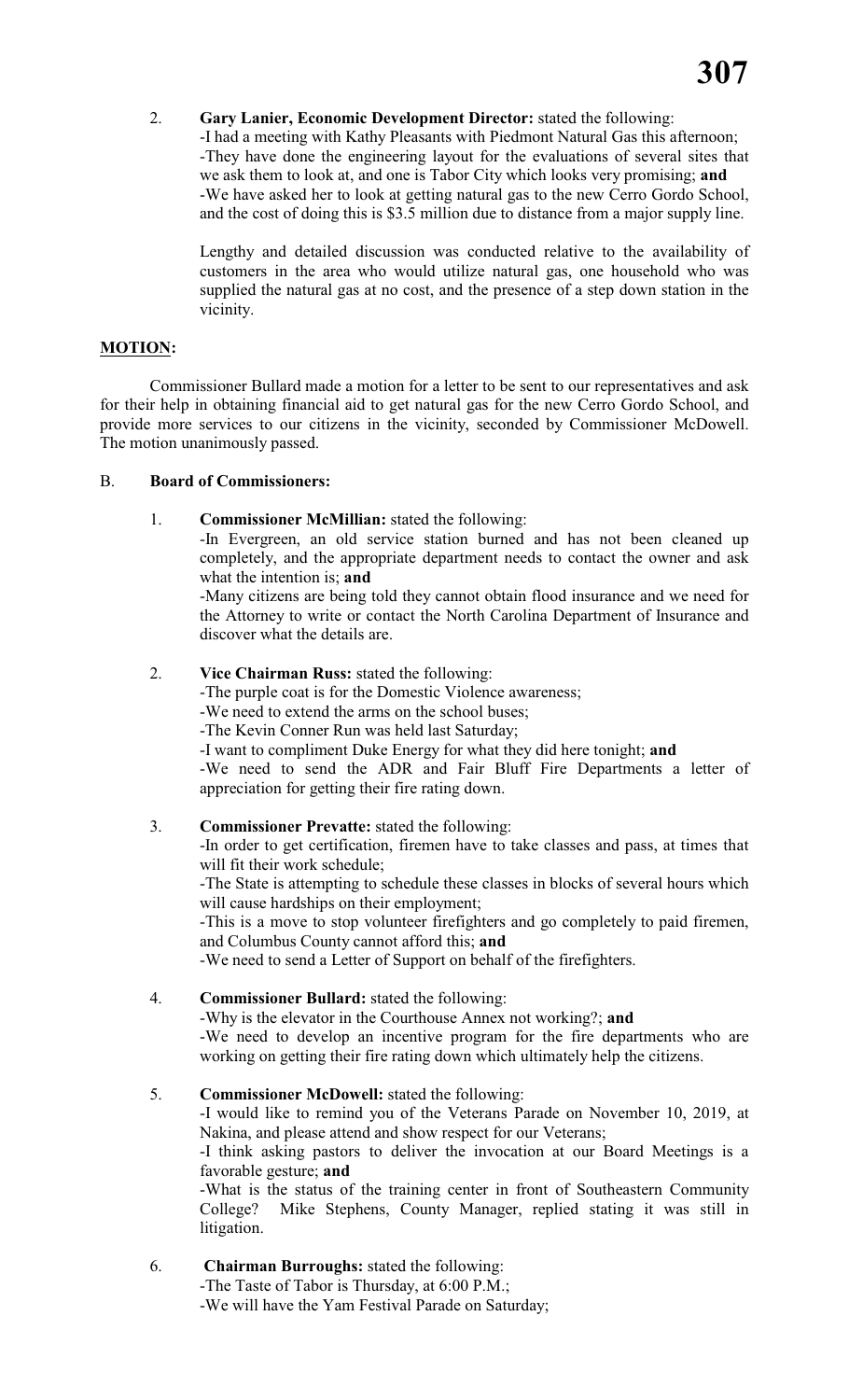-I would like to thank Gary Lanier and everyone involved with Carolina Botannicals;

-The school systems' computer systems have been hacked, and we are doing everything we can to correct this situation; **and**

-One of our goals we set is to improve the security in our buildings and our computers.

### **Agenda Item #20: ADJOURNMENT:**

At 8:03 P.M., Commissioner Prevatte made a motion to adjourn, seconded by Commissioner Bullard. The motion unanimously passed.

# **APPROVED:**

**\_\_\_\_\_\_\_\_\_\_\_\_\_\_\_\_\_\_\_\_\_\_\_\_\_\_\_\_\_\_\_ \_\_\_\_\_\_\_\_\_\_\_\_\_\_\_\_\_\_\_\_\_\_\_\_\_\_\_\_\_\_ JUNE B. HALL, Clerk to the Board TRENT BURROUGHS, Chairman**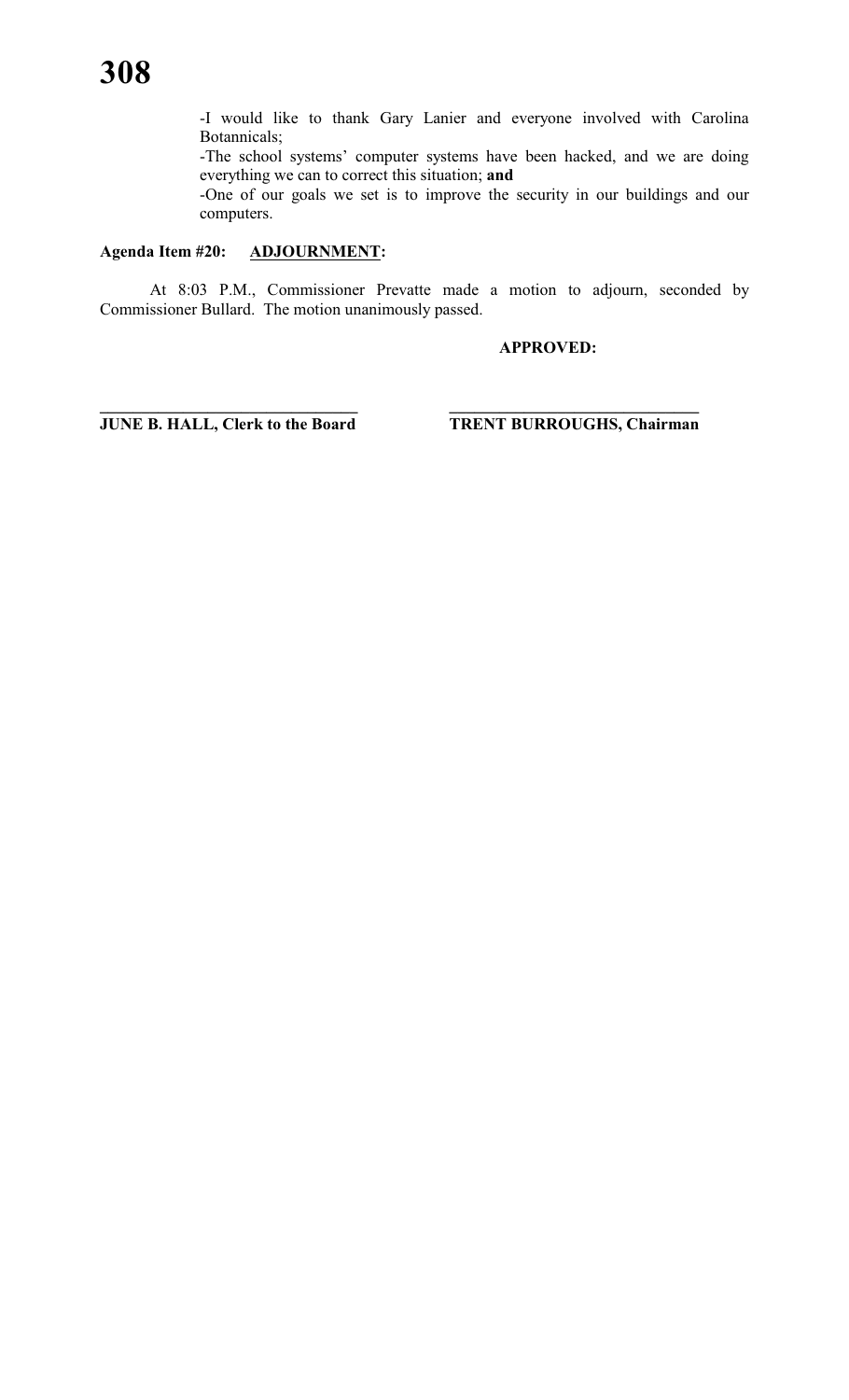The Honorable Columbus County Commissioners met on the above stated date and at the above stated time in the Dempsey B. Herring Courthouse Annex Building, located at 112 West Smith Street, Whiteville, North Carolina, to act as the Columbus County Water and Sewer District I Board.

### **COMMISSIONERS PRESENT: APPOINTEES PRESENT:**

Giles E. Byrd Ricky Bullard Charles T. McDowell

**Trent Burroughs, Chairman** Mike Stephens, **County Manager** P. Edwin Russ, Vice-Chairman Amanda B. Prince, County Attorney Jerome McMillian June B. Hall, **Clerk to the Board** James E. Prevatte Bobbie Faircloth, **Finance Officer**

# **MEETING CALLED TO ORDER:**

At 7:32 P.M., Chairman Trent Burroughs called the **combination meeting** of Columbus County Water and Sewer Districts I, II, III, IV and V Board Meeting to order.

### **Agenda Item #16: COLUMBUS COUNTY WATER and SEWER DISTRICTS I, II, III, IV and V - APPROVAL of BOARD MEETING MINUTES:**

October 07, 2019 **Combination Meeting** of Columbus County Water and Sewer Districts I, II, III, IV and V Board Meeting **(5 sets)**

Commissioner Byrd made a motion to approve the October 07, 2019 Columbus County Water and Sewer District I Board Meeting Minutes, as recorded, seconded by Commissioner McDowell. The motion unanimously passed.

# **ADJOURNMENT:**

At 7:33 P.M., Commissioner Byrd made a motion to adjourn, seconded by Commissioner Mc Millian. The motion unanimously passed.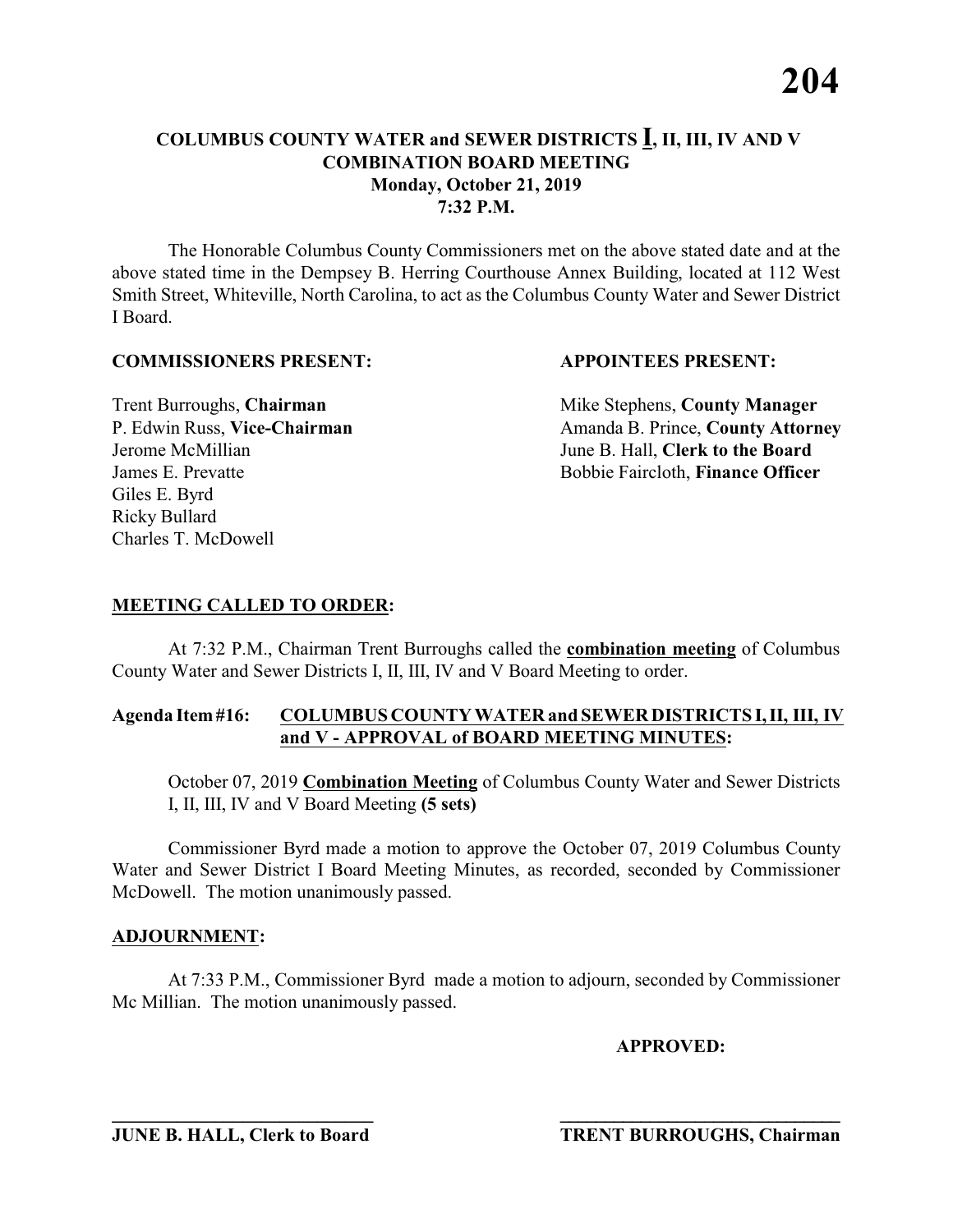The Honorable Columbus County Commissioners met on the above stated date and at the above stated time in the Dempsey B. Herring Courthouse Annex Building, located at 112 West Smith Street, Whiteville, North Carolina, to act as the Columbus County Water and Sewer District II Board.

### **COMMISSIONERS PRESENT: APPOINTEES PRESENT:**

Giles E. Byrd Ricky Bullard Charles T. McDowell

**Trent Burroughs, Chairman** Mike Stephens, **County Manager** P. Edwin Russ, Vice-Chairman Amanda B. Prince, County Attorney Jerome McMillian June B. Hall, **Clerk to the Board** James E. Prevatte Bobbie Faircloth, **Finance Officer**

# **MEETING CALLED TO ORDER:**

At 7:32 P.M., Chairman Trent Burroughs called the **combination meeting** of Columbus County Water and Sewer Districts I, II, III, IV and V Board Meeting to order.

### **Agenda Item #16: COLUMBUS COUNTY WATER and SEWER DISTRICTS I, II, III, IV and V - APPROVAL of BOARD MEETING MINUTES:**

October 07, 2019 **Combination Meeting** of Columbus County Water and Sewer Districts I, II, III, IV and V Board Meeting **(5 sets)**

Commissioner Byrd made a motion to approve the October 07, 2019 Columbus County Water and Sewer District II Board Meeting Minutes, as recorded, seconded by Commissioner McDowell. The motion unanimously passed.

# **ADJOURNMENT:**

At 7:33 P.M., Commissioner Byrd made a motion to adjourn, seconded by Commissioner McMillian. The motion unanimously passed.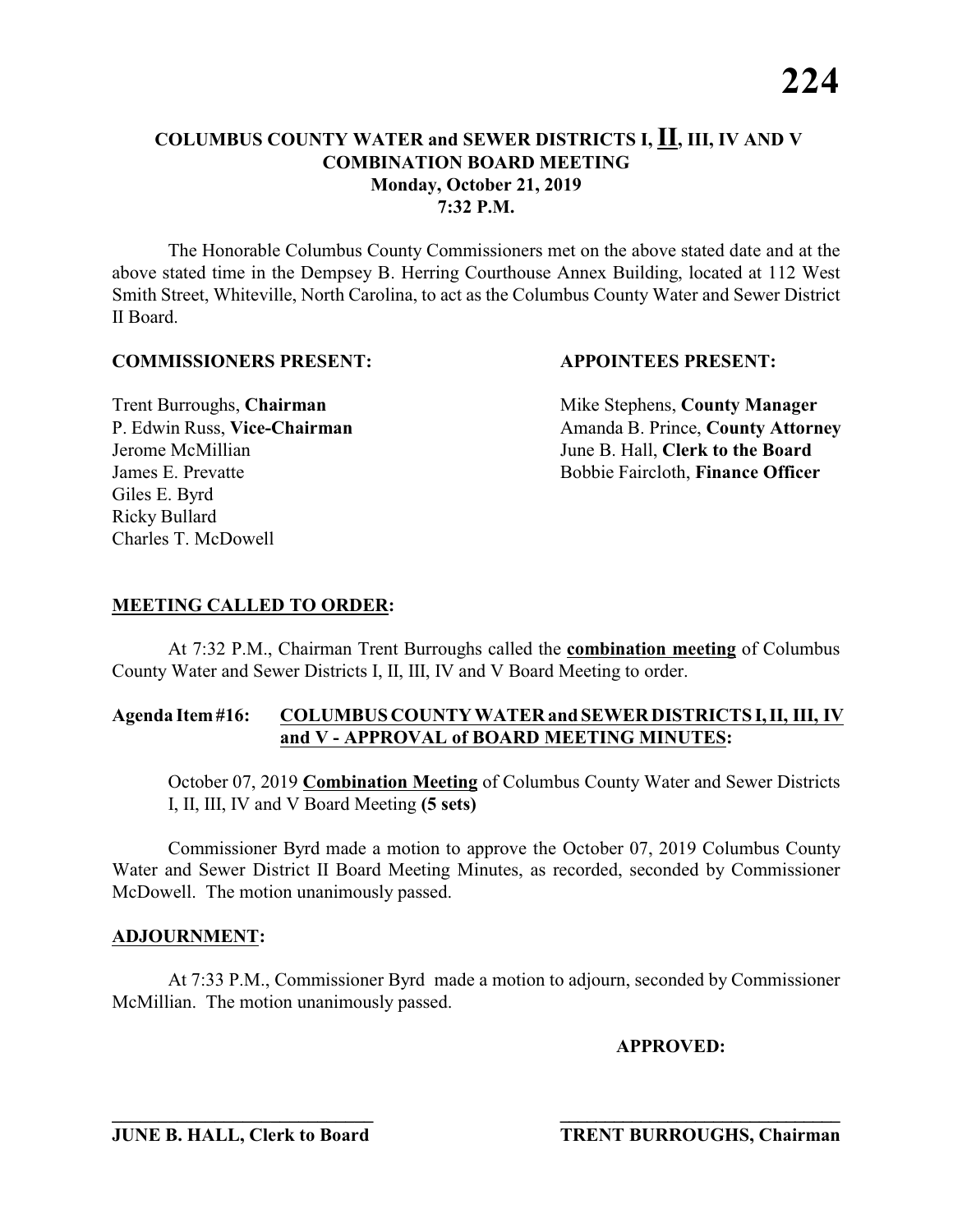The Honorable Columbus County Commissioners met on the above stated date and at the above stated time in the Dempsey B. Herring Courthouse Annex Building, located at 112 West Smith Street, Whiteville, North Carolina, to act as the Columbus County Water and Sewer District III Board.

### **COMMISSIONERS PRESENT: APPOINTEES PRESENT:**

Giles E. Byrd Ricky Bullard Charles T. McDowell

**Trent Burroughs, Chairman** Mike Stephens, **County Manager** P. Edwin Russ, Vice-Chairman Amanda B. Prince, County Attorney Jerome McMillian June B. Hall, **Clerk to the Board** James E. Prevatte Bobbie Faircloth, **Finance Officer**

# **MEETING CALLED TO ORDER:**

At 7:32 P.M., Chairman Trent Burroughs called the **combination meeting** of Columbus County Water and Sewer Districts I, II, III, IV and V Board Meeting to order.

### **Agenda Item #16: COLUMBUS COUNTY WATER and SEWER DISTRICTS I, II, III, IV and V - APPROVAL of BOARD MEETING MINUTES:**

October 07, 2019 **Combination Meeting** of Columbus County Water and Sewer Districts I, II, III, IV and V Board Meeting **(5 sets)**

Commissioner Byrd made a motion to approve the October 07, 2019 Columbus County Water and Sewer District III Board Meeting Minutes, as recorded, seconded by Commissioner McDowell. The motion unanimously passed.

# **ADJOURNMENT:**

At 7:33 P.M., Commissioner Byrd made a motion to adjourn, seconded by Commissioner McMillian. The motion unanimously passed.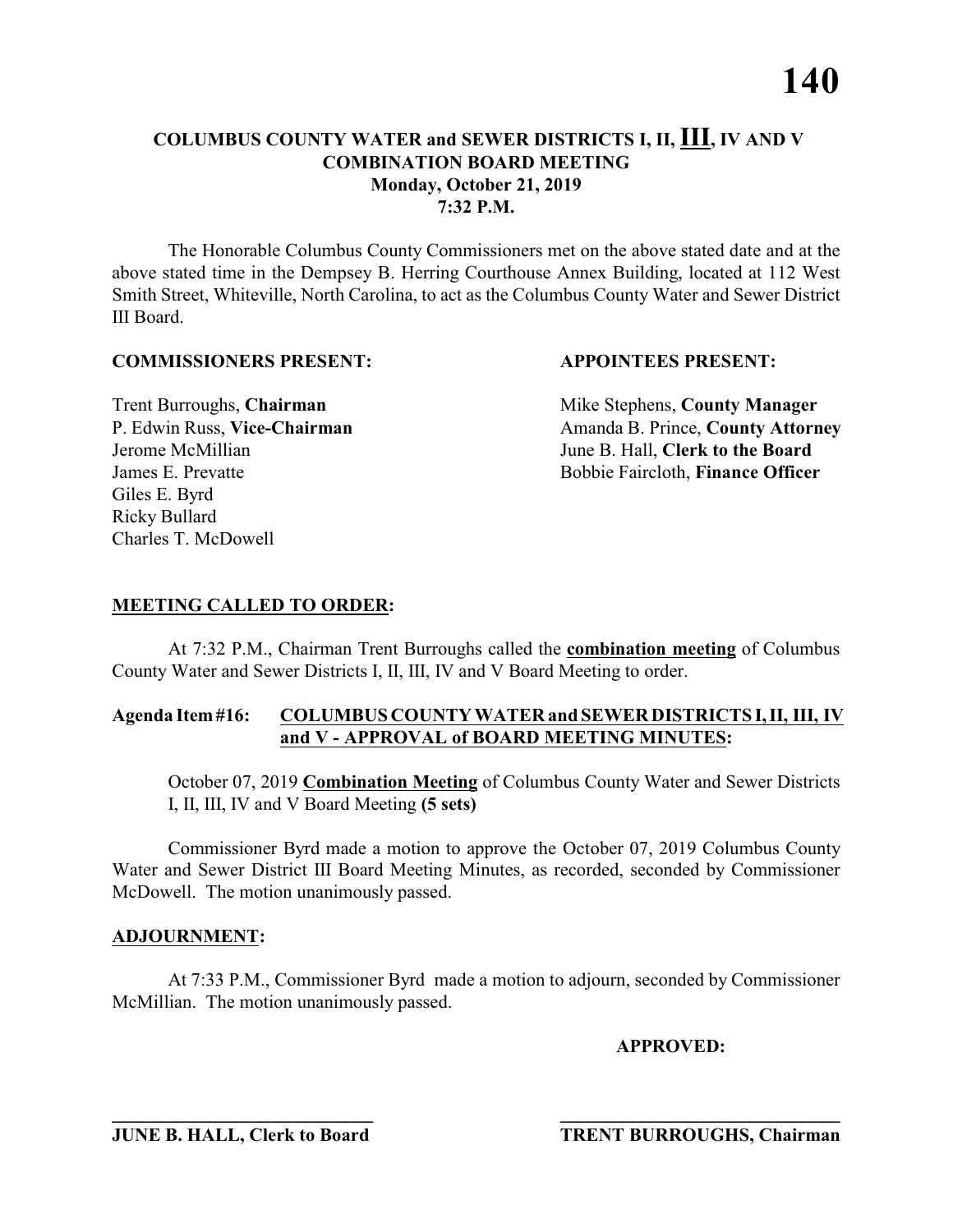The Honorable Columbus County Commissioners met on the above stated date and at the above stated time in the Dempsey B. Herring Courthouse Annex Building, located at 112 West Smith Street, Whiteville, North Carolina, to act as the Columbus County Water and Sewer District IV Board.

### **COMMISSIONERS PRESENT: APPOINTEES PRESENT:**

Giles E. Byrd Ricky Bullard Charles T. McDowell

**Trent Burroughs, Chairman** Mike Stephens, **County Manager** P. Edwin Russ, Vice-Chairman Amanda B. Prince, County Attorney Jerome McMillian June B. Hall, **Clerk to the Board** James E. Prevatte Bobbie Faircloth, **Finance Officer**

# **MEETING CALLED TO ORDER:**

At 7:32 P.M., Chairman Trent Burroughs called the **combination meeting** of Columbus County Water and Sewer Districts I, II, III, IV and V Board Meeting to order.

### **Agenda Item #16: COLUMBUS COUNTY WATER and SEWER DISTRICTS I, II, III, IV and V - APPROVAL of BOARD MEETING MINUTES:**

October 07, 2019 **Combination Meeting** of Columbus County Water and Sewer Districts I, II, III, IV and V Board Meeting **(5 sets)**

Commissioner Byrd made a motion to approve the October 07, 2019 Columbus County Water and Sewer District IV Board Meeting Minutes, as recorded, seconded by Commissioner McDowell. The motion unanimously passed.

# **ADJOURNMENT:**

At 7:33 P.M., Commissioner Byrd made a motion to adjourn, seconded by Commissioner McMillian. The motion unanimously passed.